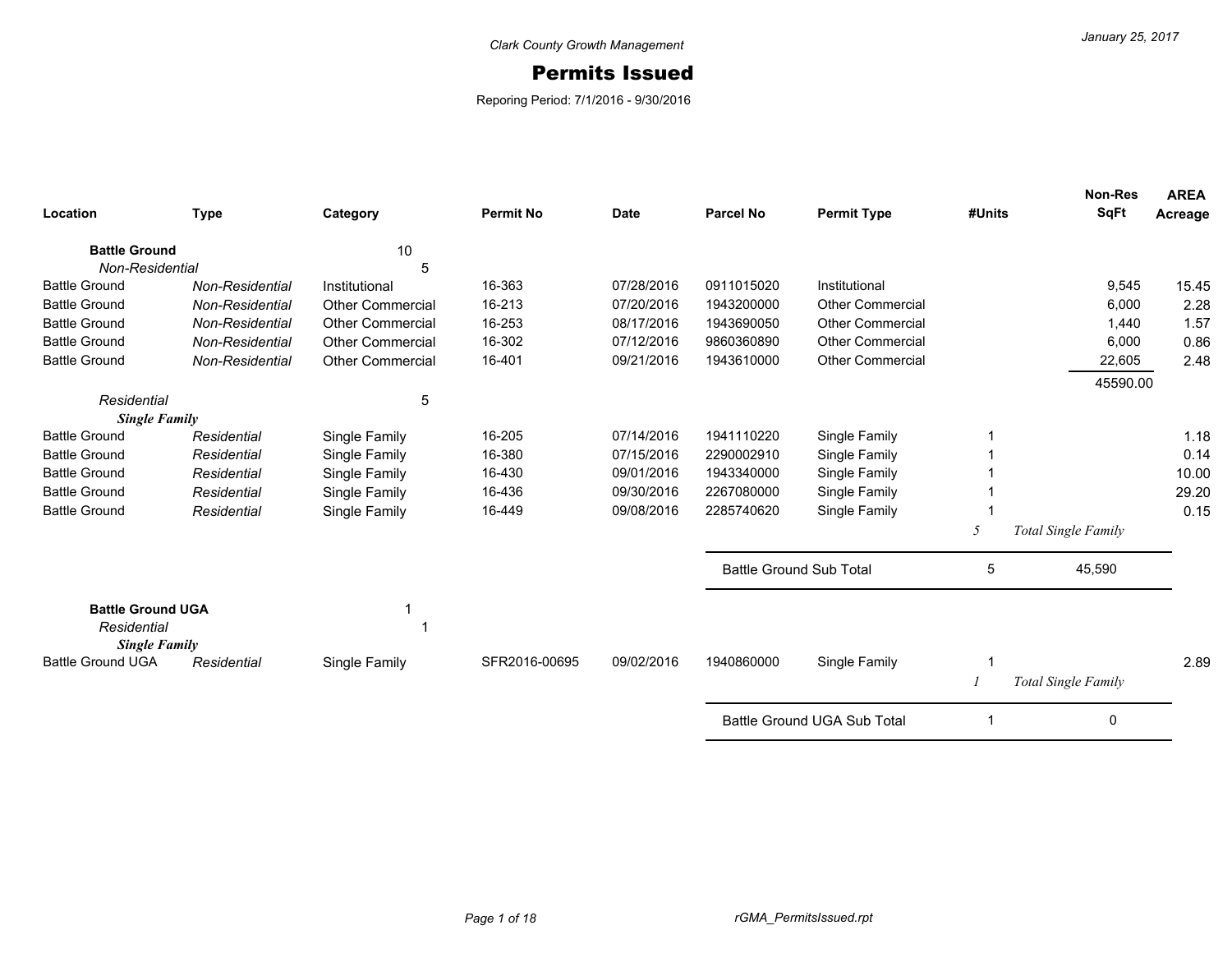| Location    |                      |               | <b>Permit No</b> | <b>Date</b> | <b>Parcel No</b> | <b>Permit Type</b> | #Units | <b>Non-Res</b><br><b>SqFt</b> | <b>AREA</b>    |
|-------------|----------------------|---------------|------------------|-------------|------------------|--------------------|--------|-------------------------------|----------------|
|             | <b>Type</b>          | Category      |                  |             |                  |                    |        |                               | <b>Acreage</b> |
| Camas       |                      | 47            |                  |             |                  |                    |        |                               |                |
| Residential |                      | 47            |                  |             |                  |                    |        |                               |                |
|             | <b>Single Family</b> |               |                  |             |                  |                    |        |                               |                |
| Camas       | Residential          | Single Family | 16-00493         | 07/05/2016  | 9860360530       | Single Family      |        |                               | 0.16           |
| Camas       | Residential          | Single Family | 16-00503         | 07/07/2016  | 9860356590       | Single Family      |        |                               | 0.20           |
| Camas       | Residential          | Single Family | 16-00511         | 07/07/2016  | 1781180130       | Single Family      |        |                               | 0.12           |
| Camas       | Residential          | Single Family | 16-00529         | 07/12/2016  | 1781150100       | Single Family      |        |                               | 1.14           |
| Camas       | Residential          | Single Family | 16-00530         | 07/13/2016  | 0898930000       | Single Family      |        |                               | 2.06           |
| Camas       | Residential          | Single Family | 16-00532         | 07/13/2016  | 0899190000       | Single Family      |        |                               | 1.18           |
| Camas       | Residential          | Single Family | 16-00534         | 07/13/2016  | 9860356410       | Single Family      |        |                               | 0.22           |
| Camas       | Residential          | Single Family | 16-00535         | 07/13/2016  | 0815510000       | Single Family      |        |                               | 0.12           |
| Camas       | Residential          | Single Family | 16-00547         | 07/18/2016  | 9860360710       | Single Family      |        |                               | 0.18           |
| Camas       | Residential          | Single Family | 16-00571         | 07/26/2016  | 9860356420       | Single Family      |        |                               | 0.24           |
| Camas       | Residential          | Single Family | 16-00577         | 07/27/2016  | 0902649480       | Single Family      |        |                               | 0.57           |
| Camas       | Residential          | Single Family | 16-00580         | 07/28/2016  | 9860388940       | Single Family      |        |                               | 0.08           |
| Camas       | Residential          | Single Family | 16-00581         | 07/28/2016  | 9860388890       | Single Family      |        |                               | 0.08           |
| Camas       | Residential          | Single Family | 16-00582         | 07/28/2016  | 9860388950       | Single Family      |        |                               | 0.10           |
| Camas       | Residential          | Single Family | 16-00583         | 07/28/2016  | 9860388930       | Single Family      |        |                               | 0.08           |
| Camas       | Residential          | Single Family | 16-00584         | 07/28/2016  | 9860388920       | Single Family      |        |                               | 0.07           |
| Camas       | Residential          | Single Family | 16-00585         | 07/28/2016  | 9860388910       | Single Family      |        |                               | 0.08           |
| Camas       | Residential          | Single Family | 16-00586         | 07/28/2016  | 9860388900       | Single Family      |        |                               | 0.08           |
| Camas       | Residential          | Single Family | 16-00602         | 07/29/2016  | 9860360600       | Single Family      |        |                               | 0.15           |
| Camas       | Residential          | Single Family | 16-00620         | 08/04/2016  | 1781180090       | Single Family      |        |                               | 0.14           |
| Camas       | Residential          | Single Family | 16-00628         | 08/08/2016  | 0898460700       | Single Family      |        |                               | 0.18           |
| Camas       | Residential          | Single Family | 16-00633         | 08/10/2016  | 0857760000       | Single Family      |        |                               | 0.21           |
| Camas       | Residential          | Single Family | 16-00654         | 08/16/2016  | 9860391090       | Single Family      |        |                               | 0.12           |
| Camas       | Residential          | Single Family | 16-00658         | 08/18/2016  | 9860391120       | Single Family      |        |                               | 0.12           |
| Camas       | Residential          | Single Family | 16-00660         | 08/18/2016  | 9860388790       | Single Family      |        |                               | 0.06           |
| Camas       | Residential          | Single Family | 16-00661         | 08/18/2016  | 9860388780       | Single Family      |        |                               | 0.04           |
| Camas       | Residential          | Single Family | 16-00662         | 08/18/2016  | 9860388770       | Single Family      |        |                               | 0.05           |
| Camas       | Residential          | Single Family | 16-00663         | 08/18/2016  | 9860388710       | Single Family      |        |                               | 0.05           |
| Camas       | Residential          | Single Family | 16-00664         | 08/18/2016  | 9860388720       | Single Family      |        |                               | 0.04           |
| Camas       | Residential          | Single Family | 16-00665         | 08/18/2016  | 9860388730       | Single Family      |        |                               | 0.05           |
| Camas       | Residential          | Single Family | 16-00666         | 08/18/2016  | 9860388740       | Single Family      |        |                               | 0.05           |
| Camas       | Residential          | Single Family | 16-00667         | 08/18/2016  | 9860388750       | Single Family      |        |                               | 0.04           |
| Camas       | Residential          | Single Family | 16-00668         | 08/18/2016  | 9860388760       | Single Family      |        |                               | 0.05           |
| Camas       | Residential          | Single Family | 16-00678         | 08/23/2016  | 9860391180       | Single Family      |        |                               | 0.11           |
| Camas       | Residential          | Single Family | 16-00679         | 08/23/2016  | 0922311020       | Single Family      |        |                               | 0.55           |
| Camas       | Residential          | Single Family | 16-00684         | 08/24/2016  | 9860389000       | Single Family      |        |                               | 0.10           |
| Camas       | Residential          | Single Family | 16-00685         | 08/24/2016  | 9860388960       | Single Family      |        |                               | 0.09           |
| Camas       | Residential          | Single Family | 16-00686         | 08/24/2016  | 9860388970       | Single Family      |        |                               | 0.08           |
| Camas       | Residential          | Single Family | 16-00687         | 08/24/2016  | 9860388980       | Single Family      |        |                               | 0.08           |
| Camas       | Residential          | Single Family | 16-00688         | 08/24/2016  | 9860388990       | Single Family      |        |                               | 0.07           |
|             |                      |               |                  |             |                  |                    |        |                               |                |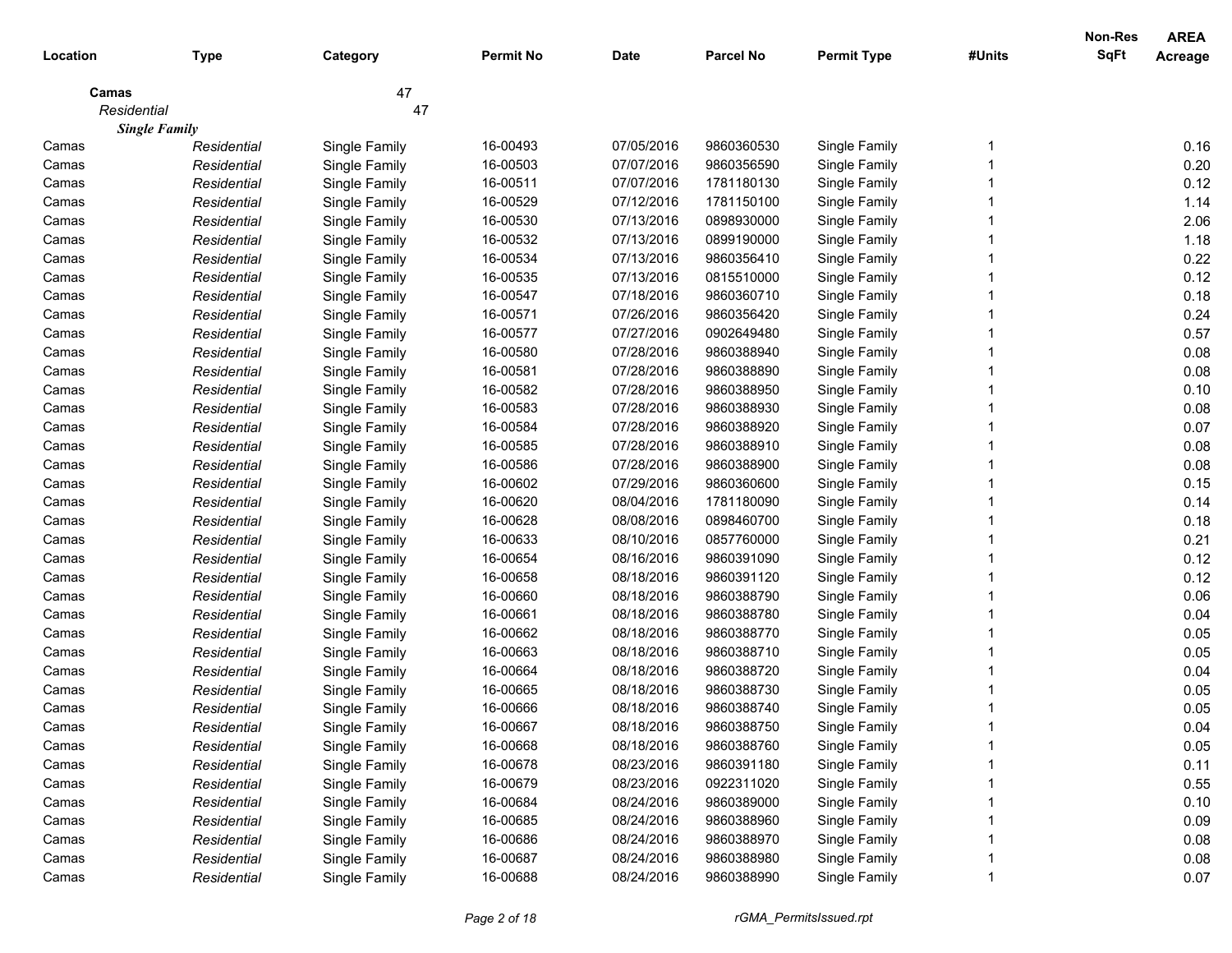| <b>Location</b>      | Type        | Category      | <b>Permit No</b> | Date       | <b>Parcel No</b> | <b>Permit Type</b> | #Units | <b>Non-Res</b><br><b>SqFt</b> | <b>AREA</b><br>Acreage |
|----------------------|-------------|---------------|------------------|------------|------------------|--------------------|--------|-------------------------------|------------------------|
| Camas                |             | 47            |                  |            |                  |                    |        |                               |                        |
| Residential          |             | 47            |                  |            |                  |                    |        |                               |                        |
| <b>Single Family</b> |             |               |                  |            |                  |                    |        |                               |                        |
| Camas                | Residential | Single Family | 16-00690         | 08/25/2016 | 9860343810       | Single Family      |        |                               | 0.17                   |
| Camas                | Residential | Single Family | 16-00730         | 09/14/2016 | 9860391100       | Single Family      |        |                               | 0.12                   |
| Camas                | Residential | Single Family | 16-00731         | 09/14/2016 | 9860391170       | Single Family      |        |                               | 0.11                   |
| Camas                | Residential | Single Family | 16-00753         | 09/21/2016 | 9860356670       | Single Family      |        |                               | 0.27                   |
| Camas                | Residential | Single Family | 16-00761         | 09/23/2016 | 9860356260       | Single Family      |        |                               | 0.17                   |
| Camas                | Residential | Single Family | 16-00762         | 09/23/2016 | 9860356320       | Single Family      |        |                               | 0.22                   |
| Camas                | Residential | Single Family | 16-00774         | 09/28/2016 | 9860391110       | Single Family      |        |                               | 0.11                   |
|                      |             |               |                  |            |                  |                    | 47     | Total Single Family           |                        |
|                      |             |               |                  |            | Camas Sub Total  |                    | 47     | 0                             |                        |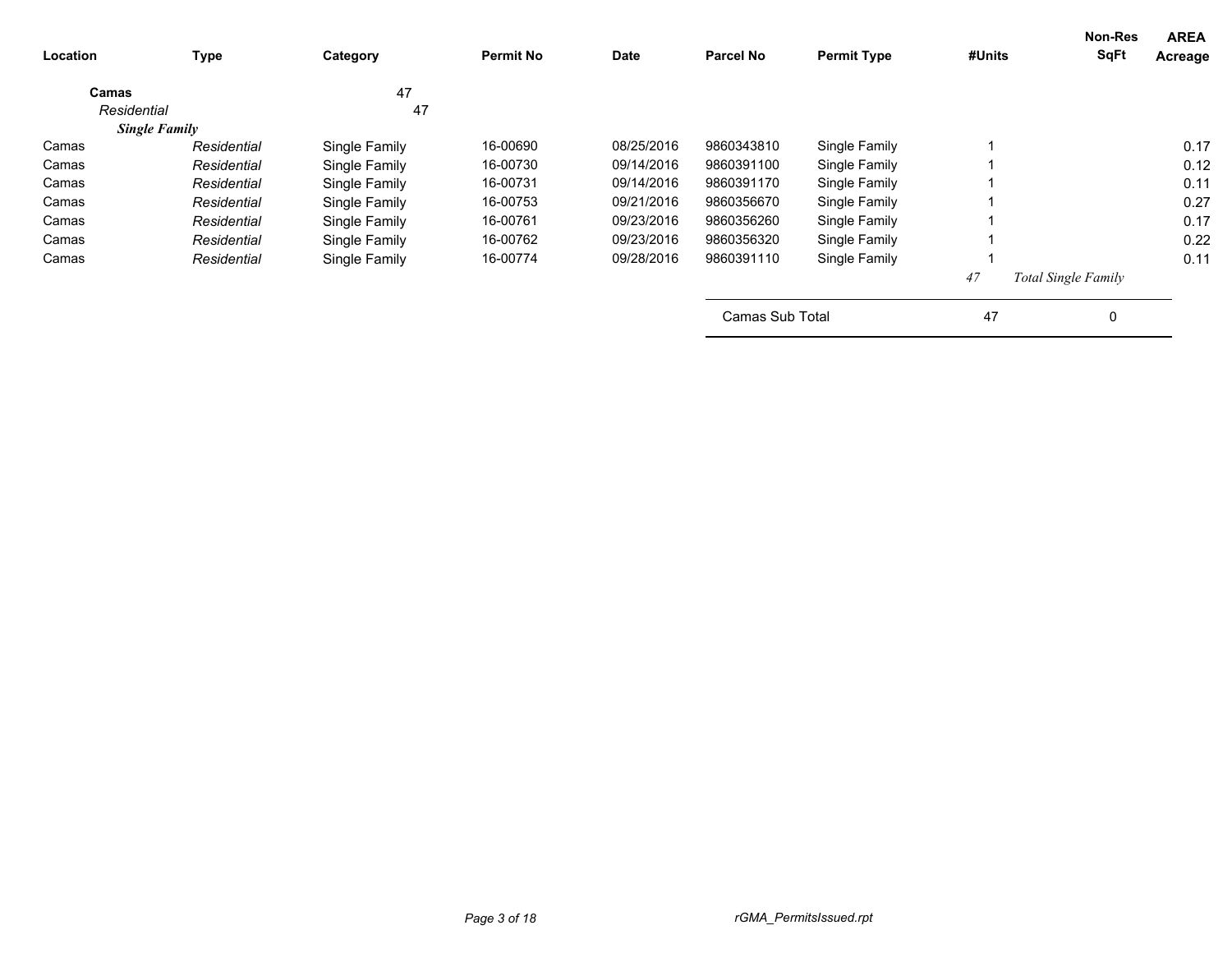| Location         | <b>Type</b>          | Category      | <b>Permit No</b> | <b>Date</b> | <b>Parcel No</b>    | <b>Permit Type</b> | #Units | Non-Res<br><b>SqFt</b>     | <b>AREA</b><br>Acreage |
|------------------|----------------------|---------------|------------------|-------------|---------------------|--------------------|--------|----------------------------|------------------------|
| <b>La Center</b> |                      | 3             |                  |             |                     |                    |        |                            |                        |
| Residential      |                      | 3             |                  |             |                     |                    |        |                            |                        |
|                  | <b>Single Family</b> |               |                  |             |                     |                    |        |                            |                        |
| La Center        | Residential          | Single Family | RN16-0008        | 09/27/2016  | 2588940600          | Single Family      |        |                            | 0.19                   |
| La Center        | Residential          | Single Family | RN16-0009        | 09/29/2016  | 2588940620          | Single Family      |        |                            | 0.19                   |
| La Center        | Residential          | Single Family | RN16-0014        | 08/31/2016  | 2589050520          | Single Family      |        |                            | 0.17                   |
|                  |                      |               |                  |             |                     |                    |        | <b>Total Single Family</b> |                        |
|                  |                      |               |                  |             | La Center Sub Total |                    | 3      | 0                          |                        |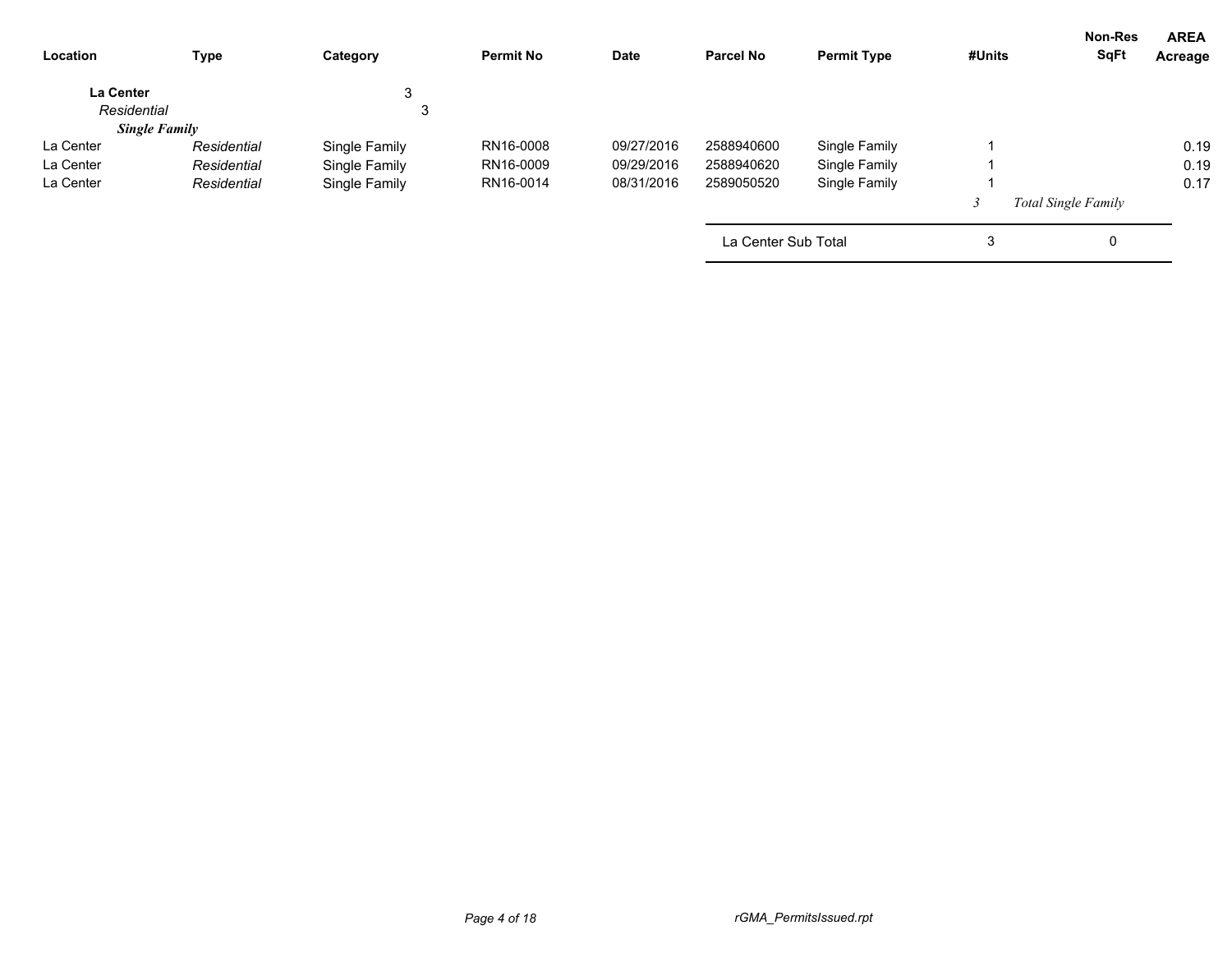| Location                                 | <b>Type</b>                | Category                       | <b>Permit No</b> | <b>Date</b> | <b>Parcel No</b>     | <b>Permit Type</b>             | #Units | <b>Non-Res</b><br><b>SqFt</b> | <b>AREA</b><br>Acreage |
|------------------------------------------|----------------------------|--------------------------------|------------------|-------------|----------------------|--------------------------------|--------|-------------------------------|------------------------|
| Ridgefield                               |                            | 14                             |                  |             |                      |                                |        |                               |                        |
| Residential                              |                            | 14                             |                  |             |                      |                                |        |                               |                        |
|                                          | <b>Single Family</b>       |                                | BLD-16-0250      | 07/07/2016  | 9860362400           |                                |        |                               | 0.07                   |
| Ridgefield                               | Residential<br>Residential | Single Family                  | BLD-16-0253      | 07/12/2016  | 9860362350           | Single Family<br>Single Family |        |                               | 0.06                   |
| Ridgefield<br>Ridgefield                 |                            | Single Family                  | BLD-16-0256      | 08/31/2016  | 2160240020           | Single Family                  |        |                               | 2.17                   |
|                                          | Residential<br>Residential | Single Family                  | BLD-16-0257      | 07/15/2016  | 9860362380           |                                |        |                               | 0.06                   |
| Ridgefield                               | Residential                | Single Family                  | BLD-16-0262      | 08/12/2016  | 1210610020           | Single Family                  |        |                               | 0.23                   |
| Ridgefield                               | Residential                | Single Family                  | BLD-16-0274      | 09/02/2016  | 0683182660           | Single Family                  |        |                               | 0.13                   |
| Ridgefield<br>Ridgefield                 | Residential                | Single Family<br>Single Family | BLD-16-0277      | 07/29/2016  | 0683181660           | Single Family<br>Single Family |        |                               | 0.15                   |
| Ridgefield                               | Residential                | Single Family                  | BLD-16-0280      | 07/29/2016  | 0683181880           | Single Family                  |        |                               | 0.22                   |
| Ridgefield                               | Residential                | Single Family                  | BLD-16-0284      | 08/11/2016  | 9860362340           | Single Family                  |        |                               | 0.07                   |
| Ridgefield                               | Residential                | Single Family                  | BLD-16-0285      | 09/30/2016  | 0683181900           | Single Family                  |        |                               | 0.19                   |
| Ridgefield                               | Residential                | Single Family                  | BLD-16-0286      | 08/24/2016  | 9860375360           | Single Family                  |        |                               | 0.17                   |
| Ridgefield                               | Residential                | Single Family                  | BLD-16-0289      | 09/02/2016  | 2160440060           | Single Family                  |        |                               | 0.16                   |
| Ridgefield                               | Residential                | Single Family                  | BLD-16-0290      | 09/06/2016  | 0673691680           | Single Family                  |        |                               | 0.23                   |
| Ridgefield                               | Residential                | Single Family                  | BLD-16-0301      | 09/16/2016  | 0683181640           | Single Family                  |        |                               | 0.14                   |
|                                          |                            |                                |                  |             |                      |                                | 14     |                               |                        |
|                                          |                            |                                |                  |             |                      |                                |        | Total Single Family           |                        |
|                                          |                            |                                |                  |             | Ridgefield Sub Total |                                | 14     | 0                             |                        |
| <b>Ridgefield UGA</b><br>Non-Residential |                            |                                |                  |             |                      |                                |        |                               |                        |
| Ridgefield UGA                           | Non-Residential            | Other Commercial               | COM2015-00268    | 08/16/2016  | 2158570150           | <b>Other Commercial</b>        |        | 8,613                         | 9.20                   |
|                                          |                            |                                |                  |             |                      |                                |        | 8613.00                       |                        |
|                                          |                            |                                |                  |             |                      | Ridgefield UGA Sub Total       |        | 8,613                         |                        |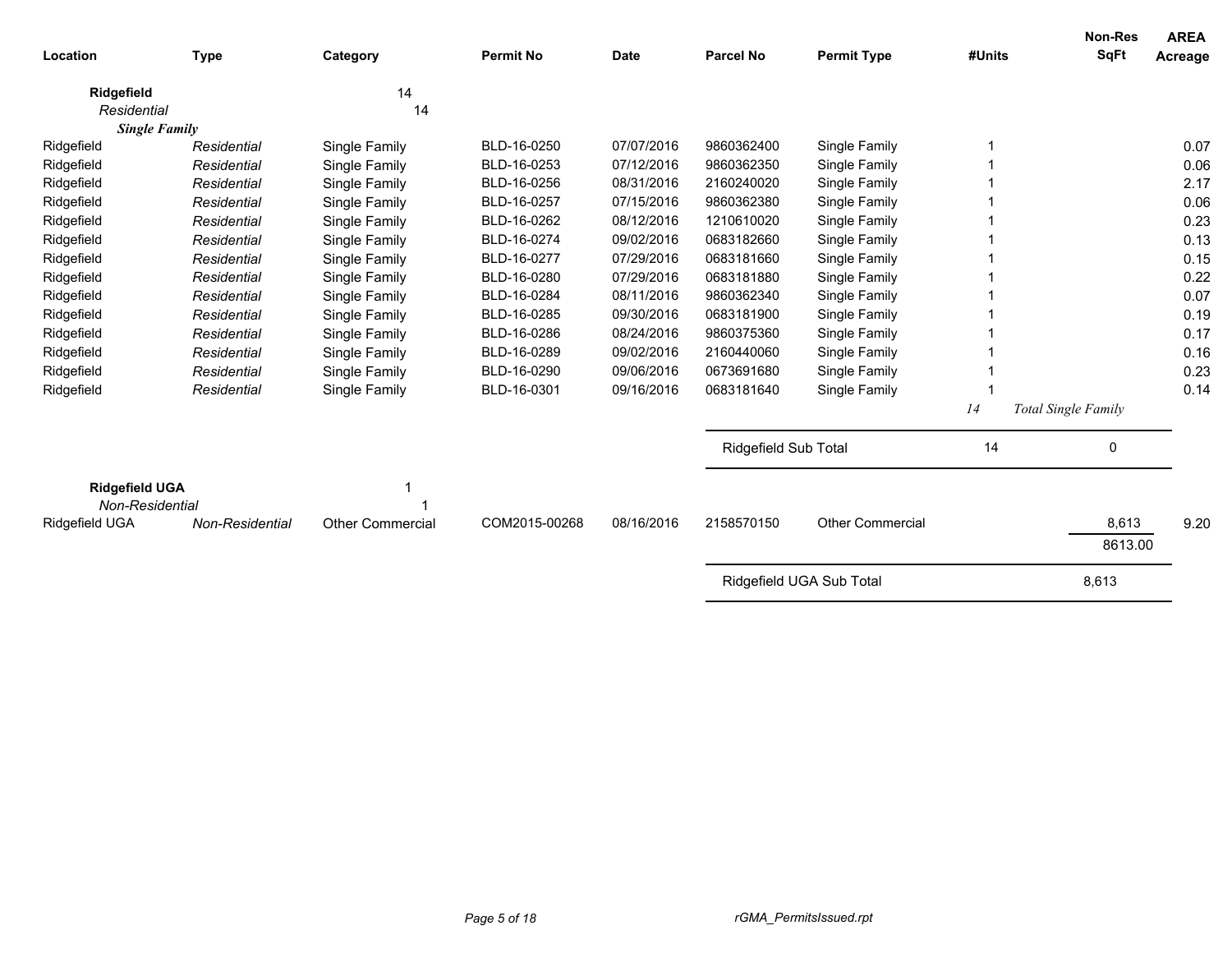| Location                     | <b>Type</b>                | Category                       | <b>Permit No</b>         | Date                     | <b>Parcel No</b>         | <b>Permit Type</b>             | #Units | <b>Non-Res</b><br><b>SqFt</b> | <b>AREA</b><br>Acreage |
|------------------------------|----------------------------|--------------------------------|--------------------------|--------------------------|--------------------------|--------------------------------|--------|-------------------------------|------------------------|
|                              |                            | 26                             |                          |                          |                          |                                |        |                               |                        |
| Vancouver<br>Non-Residential |                            | 3                              |                          |                          |                          |                                |        |                               |                        |
| Vancouver                    | Non-Residential            | <b>Other Commercial</b>        | CMI-203119               | 08/04/2016               | 1107940040               | <b>Other Commercial</b>        |        | 3,264                         | 3.18                   |
| Vancouver                    | Non-Residential            | <b>Other Commercial</b>        | CMI-204373               | 07/27/2016               | 1107940040               | <b>Other Commercial</b>        |        | 13,906                        | 3.18                   |
| Vancouver                    | Non-Residential            | Other Commercial               | CMI-204374               | 07/27/2016               | 1107940040               | <b>Other Commercial</b>        |        | 13,906                        | 3.18                   |
|                              |                            |                                |                          |                          |                          |                                |        | 31076.00                      |                        |
| Residential                  |                            | 23                             |                          |                          |                          |                                |        |                               |                        |
| <b>Multi-Family</b>          |                            |                                |                          |                          |                          |                                |        |                               |                        |
| Vancouver                    | Residential                | Duplex                         | RES-209059               | 09/02/2016               | 0293730850               | Duplex                         | 1      |                               | 0.13                   |
|                              |                            |                                |                          |                          |                          |                                |        | Total Multi-Family            |                        |
| <b>Single Family</b>         |                            |                                |                          |                          |                          |                                |        |                               |                        |
| Vancouver                    | Residential                | Additions                      | RES-203751               | 08/16/2016               | 0099700000               | Additions                      | 1      |                               | 0.13                   |
| Vancouver                    | Residential                | Mobile Home                    | RES-205482               | 08/22/2016               | 1008780000               | Mobile Home                    | 1      |                               | 0.38                   |
| Vancouver                    | Residential                | Single Family                  | RES-200381<br>RES-201666 | 08/09/2016<br>07/22/2016 | 1023400100<br>1495790000 | Single Family                  | 1      |                               | 0.13                   |
| Vancouver<br>Vancouver       | Residential<br>Residential | Single Family                  | RES-201778               | 08/09/2016               | 1225790000               | Single Family<br>Single Family | 1      |                               | 1.62<br>1.40           |
| Vancouver                    | Residential                | Single Family<br>Single Family | RES-202498               | 07/13/2016               | 1221530000               | Single Family                  | 1      |                               | 0.86                   |
| Vancouver                    | Residential                | Single Family                  | RES-202773               | 07/01/2016               | 1132510000               | Single Family                  |        |                               | 0.58                   |
| Vancouver                    | Residential                | Single Family                  | RES-203421               | 08/03/2016               | 0221610000               | Single Family                  |        |                               | 0.13                   |
| Vancouver                    | Residential                | Single Family                  | RES-203777               | 08/02/2016               | 0099700000               | Single Family                  |        |                               | 0.13                   |
| Vancouver                    | Residential                | Single Family                  | RES-204100               | 08/24/2016               | 1623300030               | Single Family                  |        |                               | 0.14                   |
| Vancouver                    | Residential                | Single Family                  | RES-204888               | 08/25/2016               | 1101753720               | Single Family                  |        |                               | 0.24                   |
| Vancouver                    | Residential                | Single Family                  | RES-206017               | 07/29/2016               | 9860379980               | Single Family                  | 1      |                               | 0.10                   |
| Vancouver                    | Residential                | Single Family                  | RES-206447               | 09/08/2016               | 1105560340               | Single Family                  |        |                               | 0.14                   |
| Vancouver                    | Residential                | Single Family                  | RES-207008               | 08/16/2016               | 9860380130               | Single Family                  |        |                               | 0.10                   |
| Vancouver                    | Residential                | Single Family                  | RES-207161               | 09/15/2016               | 9860380070               | Single Family                  |        |                               | 0.09                   |
| Vancouver                    | Residential                | Single Family                  | RES-207269               | 08/25/2016               | 1134352200               | Single Family                  |        |                               | 0.18                   |
| Vancouver                    | Residential                | Single Family                  | RES-207397               | 08/24/2016               | 1497520400               | Single Family                  |        |                               | 0.05                   |
| Vancouver                    | Residential                | Single Family                  | RES-207398               | 08/24/2016               | 1497520390               | Single Family                  |        |                               | 0.05                   |
| Vancouver                    | Residential                | Single Family                  | RES-207410               | 09/12/2016               | 9860379960               | Single Family                  |        |                               | 0.11                   |
| Vancouver                    | Residential                | Single Family                  | RES-207770               | 09/21/2016               | 9860380000               | Single Family                  |        |                               | 0.10                   |
| Vancouver                    | Residential                | Single Family                  | RES-208105               | 09/02/2016               | 1497520130               | Single Family                  |        |                               | 0.05                   |
| Vancouver                    | Residential                | Single Family                  | RES-208882               | 09/16/2016               | 9860379970               | Single Family                  |        |                               | 0.10                   |
|                              |                            |                                |                          |                          |                          |                                | 22     | Total Single Family           |                        |
|                              |                            |                                |                          |                          |                          |                                |        |                               |                        |
|                              |                            |                                |                          |                          | Vancouver Sub Total      |                                | 23     | 31,076                        |                        |
| <b>Vancouver UGA</b>         |                            | 304                            |                          |                          |                          |                                |        |                               |                        |
| Non-Residential              |                            | 3                              |                          |                          |                          |                                |        |                               |                        |
| Vancouver UGA                | <b>Non-Residential</b>     | Institutional                  | COM2016-00154            | 09/30/2016               | 1867870000               | Institutional                  |        | 352                           | 7.33                   |
| Vancouver UGA                | <b>Non-Residential</b>     | Institutional                  | COM2016-00156            | 09/30/2016               | 1867870000               | Institutional                  |        | 1,144                         | 7.33                   |
| Vancouver UGA                | <b>Non-Residential</b>     | <b>Other Commercial</b>        | COM2016-00150            | 09/30/2016               | 1819460000               | <b>Other Commercial</b>        |        | 12,074                        | 2.82                   |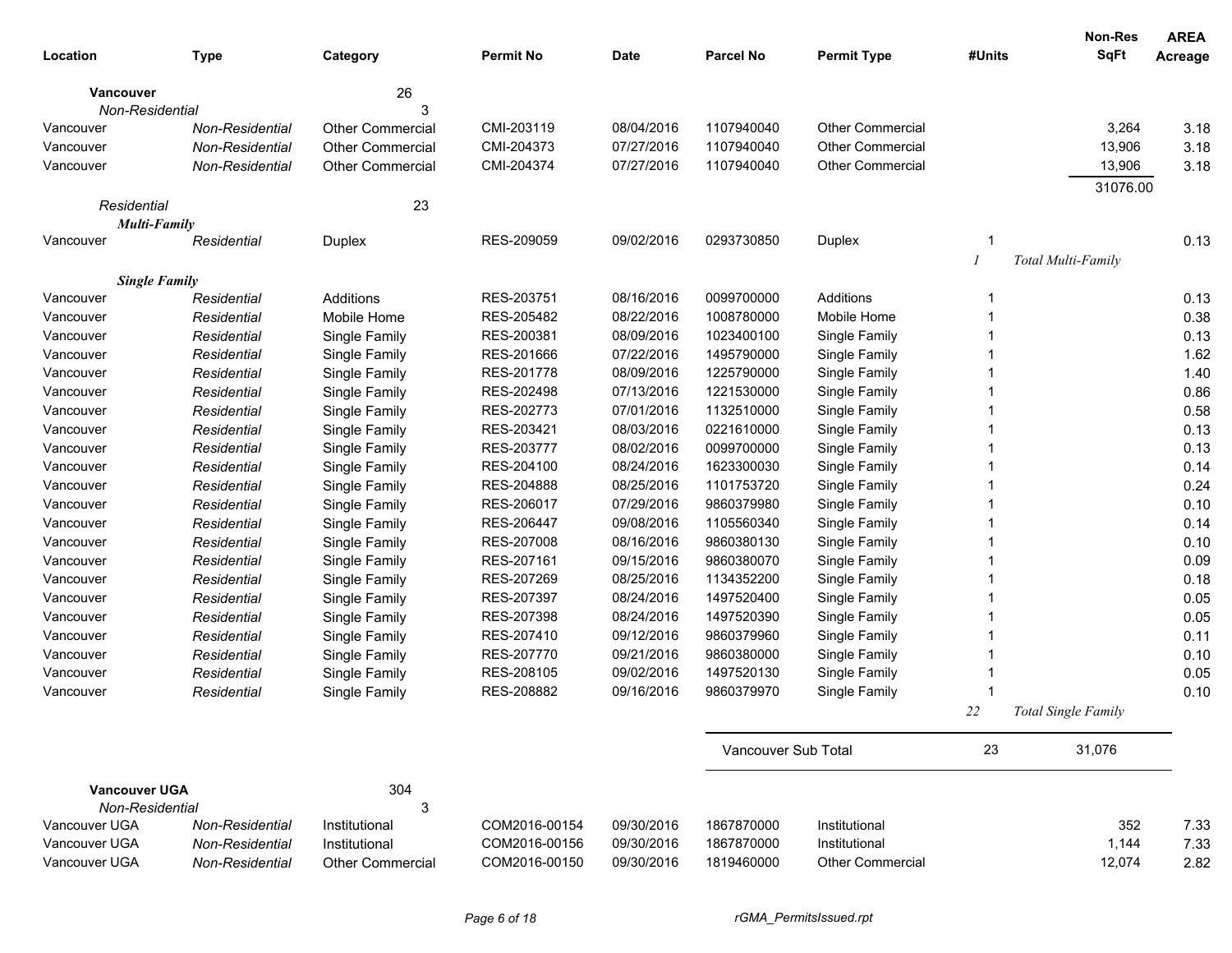| Location                                | <b>Type</b> | Category      | <b>Permit No</b> | Date       | <b>Parcel No</b> | <b>Permit Type</b> | #Units | <b>Non-Res</b><br><b>SqFt</b> | <b>AREA</b><br>Acreage |
|-----------------------------------------|-------------|---------------|------------------|------------|------------------|--------------------|--------|-------------------------------|------------------------|
| <b>Vancouver UGA</b><br>Non-Residential |             | 304<br>3      |                  |            |                  |                    |        |                               |                        |
|                                         |             |               |                  |            |                  |                    |        | 13570.00                      |                        |
| Residential                             |             | 301           |                  |            |                  |                    |        |                               |                        |
| <b>Multi-Family</b>                     |             |               |                  |            |                  |                    |        |                               |                        |
| Vancouver UGA                           | Residential | Multi-Family  | MFR2016-00003    | 09/08/2016 | 1449560000       | Multi-Family       | 19     |                               | 7.30                   |
| Vancouver UGA                           | Residential | Multi-Family  | MFR2016-00004    | 09/08/2016 | 1449560000       | Multi-Family       | 19     |                               | 7.30                   |
| Vancouver UGA                           | Residential | Multi-Family  | SFR2016-00674    | 07/20/2016 | 9860387330       | Multi-Family       |        |                               | 0.04                   |
| Vancouver UGA                           | Residential | Multi-Family  | SFR2016-00675    | 07/20/2016 | 9860387340       | Multi-Family       |        |                               | 0.03                   |
| Vancouver UGA                           | Residential | Multi-Family  | SFR2016-00676    | 07/20/2016 | 9860387350       | Multi-Family       |        |                               | 0.03                   |
| Vancouver UGA                           | Residential | Multi-Family  | SFR2016-00677    | 07/20/2016 | 9860387360       | Multi-Family       |        |                               | 0.04                   |
| Vancouver UGA                           | Residential | Multi-Family  | SFR2016-00678    | 07/20/2016 | 9860387370       | Multi-Family       |        |                               | 0.03                   |
| Vancouver UGA                           | Residential | Multi-Family  | SFR2016-00679    | 07/20/2016 | 9860387380       | Multi-Family       |        |                               | 0.08                   |
| Vancouver UGA                           | Residential | Multi-Family  | SFR2016-00681    | 07/13/2016 | 9860387280       | Multi-Family       |        |                               | 0.04                   |
| Vancouver UGA                           | Residential | Multi-Family  | SFR2016-00682    | 07/13/2016 | 9860387290       | Multi-Family       |        |                               | 0.04                   |
| Vancouver UGA                           | Residential | Multi-Family  | SFR2016-00683    | 07/13/2016 | 9860387300       | Multi-Family       |        |                               | 0.04                   |
| Vancouver UGA                           | Residential | Multi-Family  | SFR2016-00684    | 07/13/2016 | 9860387310       | Multi-Family       |        |                               | 0.07                   |
| Vancouver UGA                           | Residential | Multi-Family  | SFR2016-00688    | 07/20/2016 | 9860387480       | Multi-Family       |        |                               | 0.04                   |
| Vancouver UGA                           | Residential | Multi-Family  | SFR2016-00689    | 07/20/2016 | 9860387460       | Multi-Family       |        |                               | 0.04                   |
| Vancouver UGA                           | Residential | Multi-Family  | SFR2016-00690    | 07/20/2016 | 9860387470       | Multi-Family       |        |                               | 0.04                   |
| Vancouver UGA                           | Residential | Multi-Family  | SFR2016-00789    | 08/26/2016 | 9860387230       | Multi-Family       |        |                               | 0.07                   |
| Vancouver UGA                           | Residential | Multi-Family  | SFR2016-00790    | 08/26/2016 | 9860387240       | Multi-Family       |        |                               | 0.04                   |
| Vancouver UGA                           | Residential | Multi-Family  | SFR2016-00791    | 08/26/2016 | 9860387250       | Multi-Family       |        |                               | 0.04                   |
| Vancouver UGA                           | Residential | Multi-Family  | SFR2016-00792    | 08/26/2016 | 9860387260       | Multi-Family       |        |                               | 0.04                   |
| Vancouver UGA                           | Residential | Multi-Family  | SFR2016-00793    | 08/26/2016 | 9860387270       | Multi-Family       |        |                               | 0.04                   |
| Vancouver UGA                           | Residential | Multi-Family  | SFR2016-00811    | 07/29/2016 | 9860387430       | Multi-Family       |        |                               | 0.07                   |
| Vancouver UGA                           | Residential | Multi-Family  | SFR2016-00814    | 07/29/2016 | 9860387440       | Multi-Family       |        |                               | 0.03                   |
| Vancouver UGA                           | Residential | Multi-Family  | SFR2016-00816    | 07/29/2016 | 9860387450       | Multi-Family       |        |                               | 0.04                   |
| Vancouver UGA                           | Residential | Multi-Family  | SFR2016-00827    | 09/12/2016 | 9860389360       | Multi-Family       |        |                               | 0.05                   |
| Vancouver UGA                           | Residential | Multi-Family  | SFR2016-00842    | 09/12/2016 | 9860389390       | Multi-Family       |        |                               | 0.05                   |
| Vancouver UGA                           | Residential | Multi-Family  | SFR2016-00843    | 09/12/2016 | 9860389380       | Multi-Family       |        |                               | 0.04                   |
| Vancouver UGA                           | Residential | Multi-Family  | SFR2016-00844    | 09/12/2016 | 9860389370       | Multi-Family       |        |                               | 0.04                   |
| <b>Single Family</b>                    |             |               |                  |            |                  |                    | 63     | Total Multi-Family            |                        |
| Vancouver UGA                           | Residential | Single Family | SFR2016-00380    | 07/05/2016 | 9860372230       | Single Family      |        |                               | 0.11                   |
| Vancouver UGA                           | Residential | Single Family | SFR2016-00386    | 09/29/2016 | 9860372240       | Single Family      |        |                               | 0.10                   |
| Vancouver UGA                           | Residential | Single Family | SFR2016-00387    | 09/29/2016 | 9860371950       | Single Family      |        |                               | 0.10                   |
| Vancouver UGA                           | Residential | Single Family | SFR2016-00395    | 09/29/2016 | 9860371940       | Single Family      |        |                               | 0.10                   |
| Vancouver UGA                           | Residential | Single Family | SFR2016-00421    | 09/15/2016 | 9860384250       | Single Family      |        |                               | 0.19                   |
| Vancouver UGA                           | Residential | Single Family | SFR2016-00429    | 07/07/2016 | 9860371350       | Single Family      |        |                               | 0.16                   |
| Vancouver UGA                           | Residential | Single Family | SFR2016-00449    | 07/25/2016 | 9860366060       | Single Family      |        |                               | 0.06                   |
| Vancouver UGA                           | Residential | Single Family | SFR2016-00450    | 09/19/2016 | 9860384780       | Single Family      |        |                               | 0.28                   |
| Vancouver UGA                           | Residential | Single Family | SFR2016-00452    | 07/13/2016 | 9860367130       | Single Family      |        |                               | 0.12                   |
|                                         |             |               |                  |            |                  |                    |        |                               |                        |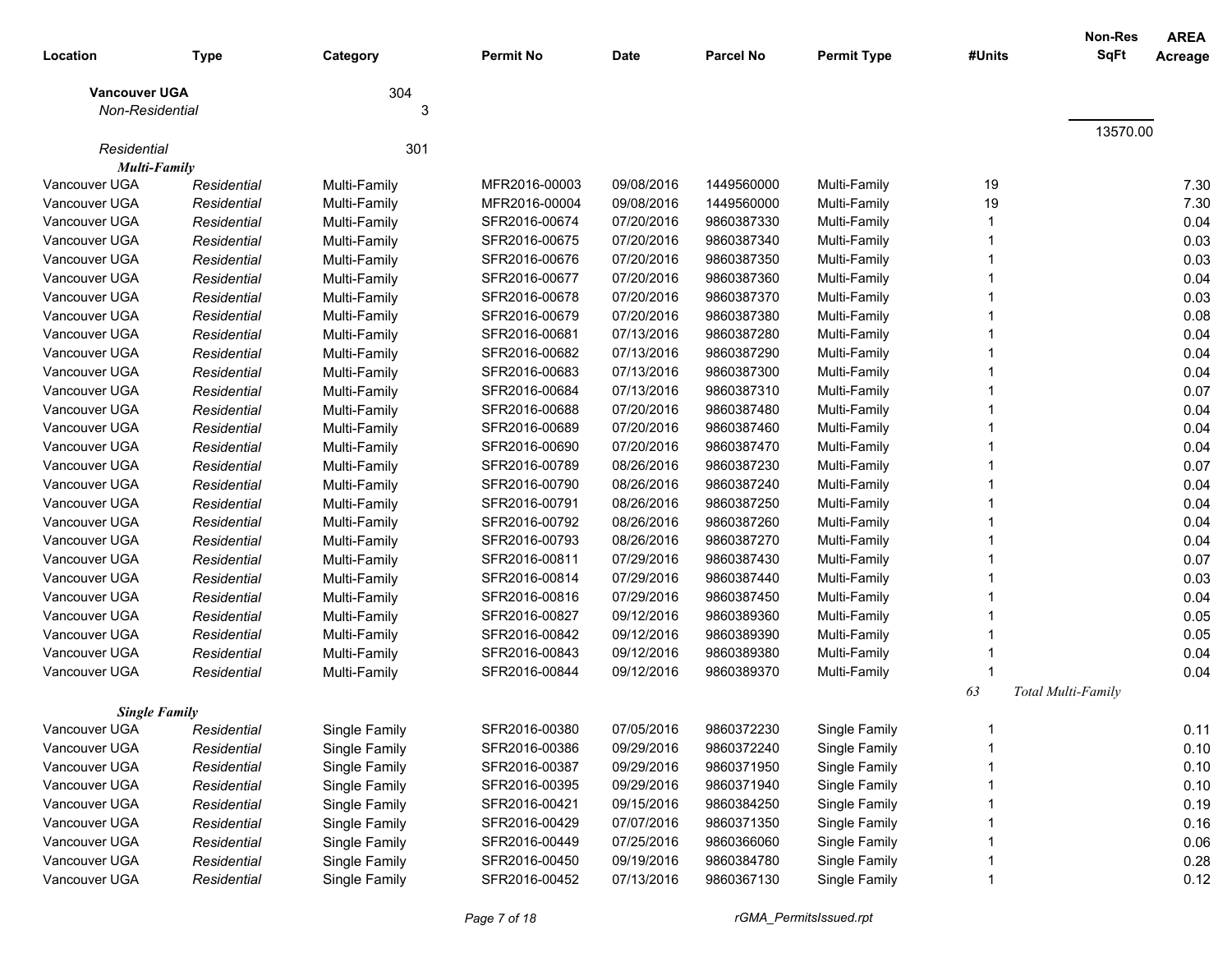| Location             | <b>Type</b> | Category      | <b>Permit No</b> | <b>Date</b> | <b>Parcel No</b> | <b>Permit Type</b> | #Units | Non-Res<br>SqFt | <b>AREA</b><br>Acreage |
|----------------------|-------------|---------------|------------------|-------------|------------------|--------------------|--------|-----------------|------------------------|
| <b>Vancouver UGA</b> |             | 304           |                  |             |                  |                    |        |                 |                        |
| Residential          |             | 301           |                  |             |                  |                    |        |                 |                        |
| <b>Single Family</b> |             |               |                  |             |                  |                    |        |                 |                        |
| Vancouver UGA        | Residential | Single Family | SFR2016-00474    | 07/13/2016  | 9860367140       | Single Family      |        |                 | 0.11                   |
| Vancouver UGA        | Residential | Single Family | SFR2016-00475    | 07/20/2016  | 9860381150       | Single Family      |        |                 | 0.09                   |
| Vancouver UGA        | Residential | Single Family | SFR2016-00484    | 07/20/2016  | 9860367150       | Single Family      |        |                 | 0.12                   |
| Vancouver UGA        | Residential | Single Family | SFR2016-00492    | 08/05/2016  | 9860366910       | Single Family      |        |                 | 0.13                   |
| Vancouver UGA        | Residential | Single Family | SFR2016-00503    | 07/20/2016  | 9860367160       | Single Family      |        |                 | 0.14                   |
| Vancouver UGA        | Residential | Single Family | SFR2016-00504    | 07/25/2016  | 9860365890       | Single Family      |        |                 | 0.07                   |
| Vancouver UGA        | Residential | Single Family | SFR2016-00517    | 09/08/2016  | 1167200000       | Single Family      |        |                 | 5.00                   |
| Vancouver UGA        | Residential | Single Family | SFR2016-00522    | 07/28/2016  | 9860359390       | Single Family      |        |                 | 0.18                   |
| Vancouver UGA        | Residential | Single Family | SFR2016-00529    | 07/20/2016  | 9860372140       | Single Family      |        |                 | 0.11                   |
| Vancouver UGA        | Residential | Single Family | SFR2016-00536    | 07/25/2016  | 1815300000       | Single Family      |        |                 | 1.49                   |
| Vancouver UGA        | Residential | Single Family | SFR2016-00538    | 08/30/2016  | 9860381180       | Single Family      |        |                 | 0.08                   |
| Vancouver UGA        | Residential | Single Family | SFR2016-00539    | 08/30/2016  | 9860381050       | Single Family      |        |                 | 0.10                   |
| Vancouver UGA        | Residential | Single Family | SFR2016-00543    | 08/11/2016  | 1178920400       | Single Family      |        |                 | 0.77                   |
| Vancouver UGA        | Residential | Single Family | SFR2016-00547    | 09/07/2016  | 9860381040       | Single Family      |        |                 | 0.10                   |
| Vancouver UGA        | Residential | Single Family | SFR2016-00548    | 09/07/2016  | 9860381230       | Single Family      |        |                 | 0.09                   |
| Vancouver UGA        | Residential | Single Family | SFR2016-00549    | 08/05/2016  | 9860366800       | Single Family      |        |                 | 0.13                   |
| Vancouver UGA        | Residential | Single Family | SFR2016-00559    | 07/20/2016  | 9860372150       | Single Family      |        |                 | 0.11                   |
| Vancouver UGA        | Residential | Single Family | SFR2016-00561    | 09/07/2016  | 9860381190       | Single Family      |        |                 | 0.08                   |
| Vancouver UGA        | Residential | Single Family | SFR2016-00563    | 07/25/2016  | 9860366160       | Single Family      |        |                 | 0.08                   |
| Vancouver UGA        | Residential | Single Family | SFR2016-00564    | 08/01/2016  | 9860366050       | Single Family      |        |                 | 0.06                   |
| Vancouver UGA        | Residential | Single Family | SFR2016-00576    | 07/20/2016  | 9860384970       | Single Family      |        |                 | 0.31                   |
| Vancouver UGA        | Residential | Single Family | SFR2016-00592    | 08/18/2016  | 1607582060       | Single Family      |        |                 | 0.05                   |
| Vancouver UGA        | Residential | Single Family | SFR2016-00602    | 07/07/2016  | 1861930480       | Single Family      |        |                 | 0.20                   |
| Vancouver UGA        | Residential | Single Family | SFR2016-00603    | 08/25/2016  | 9860386450       | Single Family      |        |                 | 0.08                   |
| Vancouver UGA        | Residential | Single Family | SFR2016-00616    | 08/01/2016  | 9860381810       | Single Family      |        |                 | 0.92                   |
| Vancouver UGA        | Residential | Single Family | SFR2016-00618    | 08/02/2016  | 9860392370       | Single Family      |        |                 | 0.23                   |
| Vancouver UGA        | Residential | Single Family | SFR2016-00621    | 09/29/2016  | 1043600050       | Single Family      |        |                 | 0.90                   |
| Vancouver UGA        | Residential | Single Family | SFR2016-00623    | 07/14/2016  | 9860341860       | Single Family      |        |                 | 0.15                   |
| Vancouver UGA        | Residential | Single Family | SFR2016-00629    | 07/28/2016  | 1816770080       | Single Family      |        |                 | 0.13                   |
| Vancouver UGA        | Residential | Single Family | SFR2016-00655    | 07/14/2016  | 9860386390       | Single Family      |        |                 | 0.07                   |
| Vancouver UGA        | Residential | Single Family | SFR2016-00659    | 07/20/2016  | 9860387320       | Single Family      |        |                 | 0.07                   |
| Vancouver UGA        | Residential | Single Family | SFR2016-00662    | 09/12/2016  | 9860365900       | Single Family      |        |                 | 0.07                   |
| Vancouver UGA        | Residential | Single Family | SFR2016-00686    | 07/21/2016  | 9860370780       | Single Family      |        |                 | 0.24                   |
| Vancouver UGA        | Residential | Single Family | SFR2016-00699    | 07/12/2016  | 9860370800       | Single Family      |        |                 | 0.24                   |
| Vancouver UGA        | Residential | Single Family | SFR2016-00704    | 07/12/2016  | 9860359130       | Single Family      |        |                 | 0.17                   |
| Vancouver UGA        | Residential | Single Family | SFR2016-00708    | 08/08/2016  | 9860376070       | Single Family      |        |                 | 0.10                   |
| Vancouver UGA        | Residential | Single Family | SFR2016-00713    | 07/14/2016  | 9860341820       | Single Family      |        |                 | 0.15                   |
| Vancouver UGA        | Residential | Single Family | SFR2016-00716    | 07/25/2016  | 9860316340       | Single Family      |        |                 | 0.21                   |
| Vancouver UGA        | Residential | Single Family | SFR2016-00719    | 09/09/2016  | 9860376110       | Single Family      |        |                 | 0.10                   |
| Vancouver UGA        | Residential | Single Family | SFR2016-00720    | 09/06/2016  | 9860376090       | Single Family      |        |                 | 0.10                   |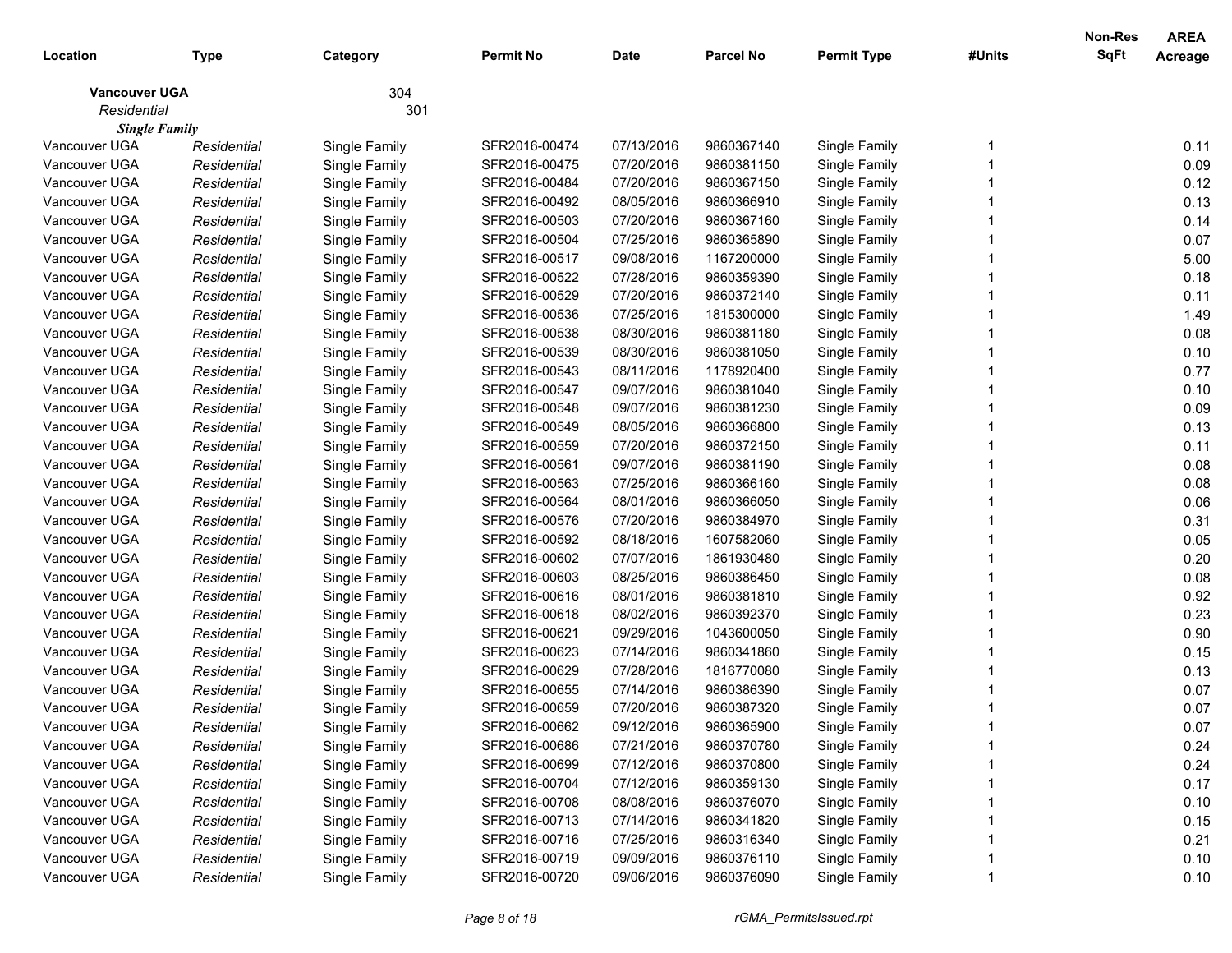| Location             | <b>Type</b> | Category      | <b>Permit No</b> | <b>Date</b> | <b>Parcel No</b> | <b>Permit Type</b> | #Units | Non-Res<br>SqFt | <b>AREA</b><br>Acreage |
|----------------------|-------------|---------------|------------------|-------------|------------------|--------------------|--------|-----------------|------------------------|
| <b>Vancouver UGA</b> |             | 304           |                  |             |                  |                    |        |                 |                        |
| Residential          |             | 301           |                  |             |                  |                    |        |                 |                        |
| <b>Single Family</b> |             |               |                  |             |                  |                    |        |                 |                        |
| Vancouver UGA        | Residential | Single Family | SFR2016-00727    | 09/21/2016  | 9860384770       | Single Family      |        |                 | 0.27                   |
| Vancouver UGA        | Residential | Single Family | SFR2016-00730    | 09/09/2016  | 9860376080       | Single Family      |        |                 | 0.10                   |
| Vancouver UGA        | Residential | Single Family | SFR2016-00731    | 08/08/2016  | 9860376120       | Single Family      |        |                 | 0.10                   |
| Vancouver UGA        | Residential | Single Family | SFR2016-00737    | 09/06/2016  | 9860376100       | Single Family      |        |                 | 0.10                   |
| Vancouver UGA        | Residential | Single Family | SFR2016-00738    | 09/16/2016  | 1178991740       | Single Family      |        |                 | 0.19                   |
| Vancouver UGA        | Residential | Single Family | SFR2016-00742    | 07/06/2016  | 9860388180       | Single Family      |        |                 | 0.18                   |
| Vancouver UGA        | Residential | Single Family | SFR2016-00750    | 09/09/2016  | 9860384960       | Single Family      |        |                 | 0.44                   |
| Vancouver UGA        | Residential | Single Family | SFR2016-00756    | 07/01/2016  | 0995711620       | Single Family      |        |                 | 0.24                   |
| Vancouver UGA        | Residential | Single Family | SFR2016-00770    | 07/14/2016  | 9860386320       | Single Family      |        |                 | 0.09                   |
| Vancouver UGA        | Residential | Single Family | SFR2016-00776    | 07/07/2016  | 9860388100       | Single Family      |        |                 | 0.36                   |
| Vancouver UGA        | Residential | Single Family | SFR2016-00783    | 07/05/2016  | 9860377030       | Single Family      |        |                 | 0.16                   |
| Vancouver UGA        | Residential | Single Family | SFR2016-00784    | 07/01/2016  | 9860369450       | Single Family      |        |                 | 0.17                   |
| Vancouver UGA        | Residential | Single Family | SFR2016-00800    | 08/01/2016  | 9860385610       | Single Family      |        |                 | 0.20                   |
| Vancouver UGA        | Residential | Single Family | SFR2016-00806    | 08/18/2016  | 9860357780       | Single Family      |        |                 | 0.13                   |
| Vancouver UGA        | Residential | Single Family | SFR2016-00807    | 07/07/2016  | 9860388190       | Single Family      |        |                 | 0.18                   |
| Vancouver UGA        | Residential | Single Family | SFR2016-00824    | 07/01/2016  | 9860347390       | Single Family      |        |                 | 0.18                   |
| Vancouver UGA        | Residential | Single Family | SFR2016-00826    | 07/01/2016  | 9860370830       | Single Family      |        |                 | 0.21                   |
| Vancouver UGA        | Residential | Single Family | SFR2016-00837    | 07/05/2016  | 9860377790       | Single Family      |        |                 | 0.07                   |
| Vancouver UGA        | Residential | Single Family | SFR2016-00864    | 07/06/2016  | 9860390250       | Single Family      |        |                 | 0.12                   |
| Vancouver UGA        | Residential | Single Family | SFR2016-00865    | 09/16/2016  | 9860338200       | Single Family      |        |                 | 0.16                   |
| Vancouver UGA        | Residential | Single Family | SFR2016-00866    | 07/06/2016  | 9860390070       | Single Family      |        |                 | 0.12                   |
| Vancouver UGA        | Residential | Single Family | SFR2016-00870    | 07/01/2016  | 9860384650       | Single Family      |        |                 | 0.14                   |
| Vancouver UGA        | Residential | Single Family | SFR2016-00871    | 07/12/2016  | 9860358130       | Single Family      |        |                 | 0.14                   |
| Vancouver UGA        | Residential | Single Family | SFR2016-00887    | 08/15/2016  | 1861930440       | Single Family      |        |                 | 0.21                   |
| Vancouver UGA        | Residential | Single Family | SFR2016-00893    | 07/26/2016  | 9860283520       | Single Family      |        |                 | 0.11                   |
| Vancouver UGA        | Residential | Single Family | SFR2016-00896    | 08/19/2016  | 9860329170       | Single Family      |        |                 | 0.25                   |
| Vancouver UGA        | Residential | Single Family | SFR2016-00911    | 07/01/2016  | 9860378490       | Single Family      |        |                 | 0.17                   |
| Vancouver UGA        | Residential | Single Family | SFR2016-00912    | 07/22/2016  | 9860377960       | Single Family      |        |                 | 0.07                   |
| Vancouver UGA        | Residential | Single Family | SFR2016-00913    | 07/18/2016  | 9860385760       | Single Family      |        |                 | 0.22                   |
| Vancouver UGA        | Residential | Single Family | SFR2016-00922    | 07/06/2016  | 9860349300       | Single Family      |        |                 | 0.11                   |
| Vancouver UGA        | Residential | Single Family | SFR2016-00923    | 07/07/2016  | 9860390130       | Single Family      |        |                 | 0.12                   |
| Vancouver UGA        | Residential | Single Family | SFR2016-00926    | 07/12/2016  | 9860347470       | Single Family      |        |                 | 0.18                   |
| Vancouver UGA        | Residential | Single Family | SFR2016-00927    | 07/12/2016  | 9860370960       | Single Family      |        |                 | 0.20                   |
| Vancouver UGA        | Residential | Single Family | SFR2016-00928    | 07/07/2016  | 9860381560       | Single Family      |        |                 | 0.11                   |
| Vancouver UGA        | Residential | Single Family | SFR2016-00929    | 07/07/2016  | 9860390050       | Single Family      |        |                 | 0.12                   |
| Vancouver UGA        | Residential | Single Family | SFR2016-00946    | 07/18/2016  | 9860369840       | Single Family      |        |                 | 0.18                   |
| Vancouver UGA        | Residential | Single Family | SFR2016-00947    | 07/18/2016  | 9860385620       | Single Family      |        |                 | 0.20                   |
| Vancouver UGA        | Residential | Single Family | SFR2016-00950    | 08/18/2016  | 9860378630       | Single Family      |        |                 | 0.15                   |
| Vancouver UGA        | Residential | Single Family | SFR2016-00951    | 07/18/2016  | 9860385580       | Single Family      |        |                 | 0.19                   |
| Vancouver UGA        | Residential | Single Family | SFR2016-00953    | 09/01/2016  | 1889440160       | Single Family      |        |                 | 0.19                   |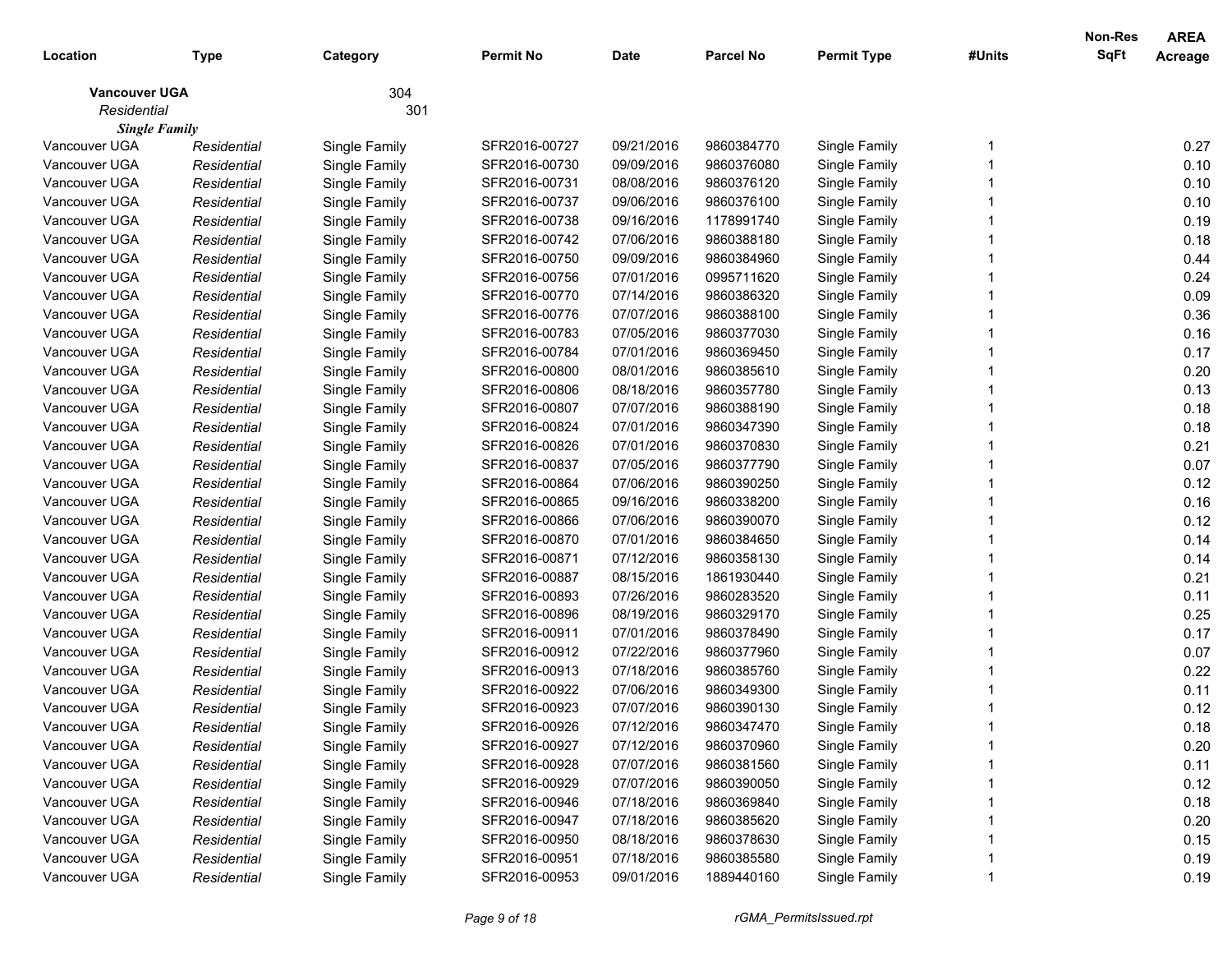| Location             | <b>Type</b> | Category      | <b>Permit No</b> | <b>Date</b> | <b>Parcel No</b> | <b>Permit Type</b> | #Units | Non-Res<br>SqFt | <b>AREA</b><br>Acreage |
|----------------------|-------------|---------------|------------------|-------------|------------------|--------------------|--------|-----------------|------------------------|
| <b>Vancouver UGA</b> |             | 304           |                  |             |                  |                    |        |                 |                        |
| Residential          |             | 301           |                  |             |                  |                    |        |                 |                        |
| <b>Single Family</b> |             |               |                  |             |                  |                    |        |                 |                        |
| Vancouver UGA        | Residential | Single Family | SFR2016-00954    | 08/03/2016  | 9860377880       | Single Family      |        |                 | 0.07                   |
| Vancouver UGA        | Residential | Single Family | SFR2016-00955    | 07/18/2016  | 9860369460       | Single Family      |        |                 | 0.18                   |
| Vancouver UGA        | Residential | Single Family | SFR2016-00958    | 08/29/2016  | 9860384470       | Single Family      |        |                 | 0.16                   |
| Vancouver UGA        | Residential | Single Family | SFR2016-00959    | 07/18/2016  | 9860369470       | Single Family      |        |                 | 0.18                   |
| Vancouver UGA        | Residential | Single Family | SFR2016-00960    | 07/21/2016  | 9860349310       | Single Family      |        |                 | 0.11                   |
| Vancouver UGA        | Residential | Single Family | SFR2016-00961    | 07/15/2016  | 9860388080       | Single Family      |        |                 | 0.18                   |
| Vancouver UGA        | Residential | Single Family | SFR2016-00962    | 07/15/2016  | 9860390030       | Single Family      |        |                 | 0.12                   |
| Vancouver UGA        | Residential | Single Family | SFR2016-00968    | 07/12/2016  | 1897680140       | Single Family      |        |                 | 0.17                   |
| Vancouver UGA        | Residential | Single Family | SFR2016-00970    | 07/22/2016  | 9860377970       | Single Family      |        |                 | 0.07                   |
| Vancouver UGA        | Residential | Single Family | SFR2016-00972    | 07/11/2016  | 9860381570       | Single Family      |        |                 | 0.13                   |
| Vancouver UGA        | Residential | Single Family | SFR2016-00973    | 07/15/2016  | 9860388070       | Single Family      |        |                 | 0.15                   |
| Vancouver UGA        | Residential | Single Family | SFR2016-00974    | 07/26/2016  | 9860388060       | Single Family      |        |                 | 0.15                   |
| Vancouver UGA        | Residential | Single Family | SFR2016-00975    | 07/15/2016  | 9860359280       | Single Family      |        |                 | 0.17                   |
| Vancouver UGA        | Residential | Single Family | SFR2016-00976    | 08/03/2016  | 9860377080       | Single Family      |        |                 | 0.13                   |
| Vancouver UGA        | Residential | Single Family | SFR2016-00977    | 08/11/2016  | 9860377180       | Single Family      |        |                 | 0.20                   |
| Vancouver UGA        | Residential | Single Family | SFR2016-00978    | 08/19/2016  | 0995350440       | Single Family      |        |                 | 0.13                   |
| Vancouver UGA        | Residential | Single Family | SFR2016-00979    | 07/26/2016  | 9860388050       | Single Family      |        |                 | 0.19                   |
| Vancouver UGA        | Residential | Single Family | SFR2016-00980    | 07/15/2016  | 9860390140       | Single Family      |        |                 | 0.11                   |
| Vancouver UGA        | Residential | Single Family | SFR2016-00981    | 09/06/2016  | 9860336300       | Single Family      |        |                 | 0.18                   |
| Vancouver UGA        | Residential | Single Family | SFR2016-00982    | 08/18/2016  | 9860368870       | Single Family      |        |                 | 0.26                   |
| Vancouver UGA        | Residential | Single Family | SFR2016-00983    | 09/20/2016  | 9860388360       | Single Family      |        |                 | 0.26                   |
| Vancouver UGA        | Residential | Single Family | SFR2016-00984    | 09/20/2016  | 9860388370       | Single Family      |        |                 | 0.43                   |
| Vancouver UGA        | Residential | Single Family | SFR2016-00985    | 07/26/2016  | 9860385480       | Single Family      |        |                 | 0.18                   |
| Vancouver UGA        | Residential | Single Family | SFR2016-00986    | 07/26/2016  | 9860369710       | Single Family      |        |                 | 0.19                   |
| Vancouver UGA        | Residential | Single Family | SFR2016-00988    | 08/01/2016  | 9860385440       | Single Family      |        |                 | 0.19                   |
| Vancouver UGA        | Residential | Single Family | SFR2016-00989    | 07/26/2016  | 9860369610       | Single Family      |        |                 | 0.17                   |
| Vancouver UGA        | Residential | Single Family | SFR2016-00990    | 07/15/2016  | 9860378620       | Single Family      |        |                 | 0.19                   |
| Vancouver UGA        | Residential | Single Family | SFR2016-00991    | 07/21/2016  | 9860384900       | Single Family      |        |                 | 0.41                   |
| Vancouver UGA        | Residential | Single Family | SFR2016-00992    | 07/20/2016  | 9860371110       | Single Family      |        |                 | 0.24                   |
| Vancouver UGA        | Residential | Single Family | SFR2016-00993    | 07/28/2016  | 9860390150       | Single Family      |        |                 | 0.12                   |
| Vancouver UGA        | Residential | Single Family | SFR2016-00995    | 07/28/2016  | 9860390040       | Single Family      |        |                 | 0.12                   |
| Vancouver UGA        | Residential | Single Family | SFR2016-00996    | 08/01/2016  | 9860385640       | Single Family      |        |                 | 0.19                   |
| Vancouver UGA        | Residential | Single Family | SFR2016-00997    | 08/01/2016  | 9860385380       | Single Family      |        |                 | 0.20                   |
| Vancouver UGA        | Residential | Single Family | SFR2016-00999    | 09/14/2016  | 9860357750       | Single Family      |        |                 | 0.15                   |
| Vancouver UGA        | Residential | Single Family | SFR2016-01000    | 07/26/2016  | 9860390160       | Single Family      |        |                 | 0.11                   |
| Vancouver UGA        | Residential | Single Family | SFR2016-01001    | 08/19/2016  | 9860388380       | Single Family      |        |                 | 0.22                   |
| Vancouver UGA        | Residential | Single Family | SFR2016-01003    | 07/20/2016  | 9860370420       | Single Family      |        |                 | 0.11                   |
| Vancouver UGA        | Residential | Single Family | SFR2016-01004    | 07/20/2016  | 9860370430       | Single Family      |        |                 | 0.15                   |
| Vancouver UGA        | Residential | Single Family | SFR2016-01005    | 08/09/2016  | 9860347320       | Single Family      |        |                 | 0.16                   |
| Vancouver UGA        | Residential | Single Family | SFR2016-01006    | 08/09/2016  | 9860369720       | Single Family      |        |                 | 0.19                   |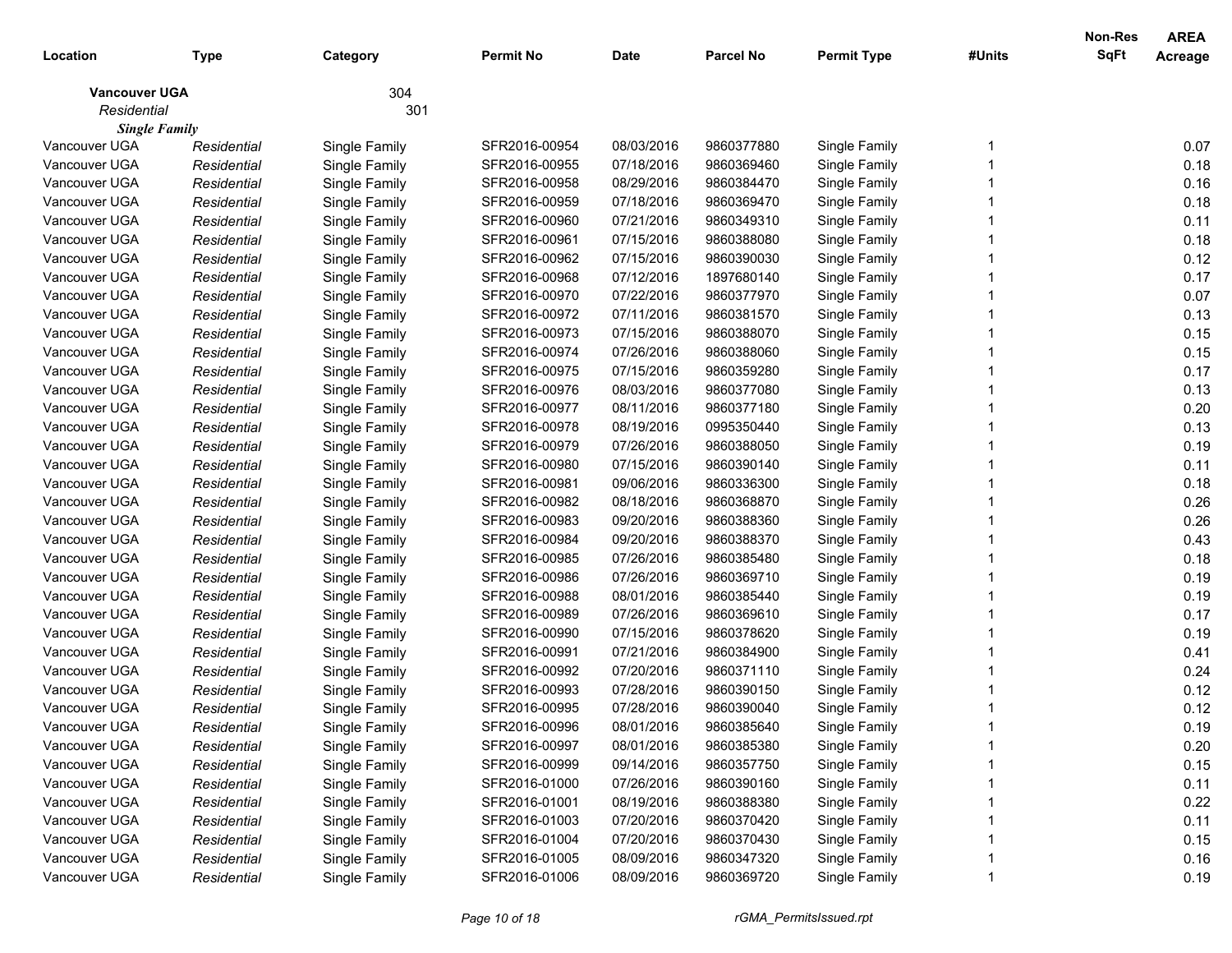| 304<br><b>Vancouver UGA</b><br>Residential<br>301<br><b>Single Family</b><br>Vancouver UGA<br>SFR2016-01007<br>08/17/2016<br>9860371130<br>Single Family<br>Single Family<br>Residential<br>Vancouver UGA<br>Residential<br>Single Family<br>SFR2016-01008<br>07/20/2016<br>9860378680<br>Single Family<br>Vancouver UGA<br>SFR2016-01009<br>08/17/2016<br>9860369440<br>Single Family<br>Residential<br>Single Family<br>Vancouver UGA<br>Residential<br>Single Family<br>SFR2016-01011<br>07/21/2016<br>9860349320<br>Single Family<br>Vancouver UGA<br>Residential<br>Single Family<br>SFR2016-01012<br>07/28/2016<br>9860388390<br>Single Family<br>Vancouver UGA<br>Residential<br>Single Family<br>SFR2016-01013<br>07/28/2016<br>9860390170<br>Single Family<br>Vancouver UGA<br>Residential<br>Single Family<br>SFR2016-01015<br>08/23/2016<br>9860370810<br>Single Family<br>Vancouver UGA<br>Residential<br>Single Family<br>SFR2016-01016<br>07/26/2016<br>9860385770<br>Single Family<br>Vancouver UGA<br>08/25/2016<br>Residential<br>Single Family<br>SFR2016-01017<br>9860369850<br>Single Family<br>Vancouver UGA<br>09/21/2016<br>SFR2016-01018<br>1897680060<br>Single Family<br>Residential<br>Single Family<br>Vancouver UGA<br>SFR2016-01019<br>08/03/2016<br>9860357630<br>Single Family<br>Residential<br>Single Family<br>Vancouver UGA<br>Residential<br>Single Family<br>SFR2016-01022<br>07/26/2016<br>9860384860<br>Single Family | <b>AREA</b><br>Acreage |
|---------------------------------------------------------------------------------------------------------------------------------------------------------------------------------------------------------------------------------------------------------------------------------------------------------------------------------------------------------------------------------------------------------------------------------------------------------------------------------------------------------------------------------------------------------------------------------------------------------------------------------------------------------------------------------------------------------------------------------------------------------------------------------------------------------------------------------------------------------------------------------------------------------------------------------------------------------------------------------------------------------------------------------------------------------------------------------------------------------------------------------------------------------------------------------------------------------------------------------------------------------------------------------------------------------------------------------------------------------------------------------------------------------------------------------------------------------------|------------------------|
|                                                                                                                                                                                                                                                                                                                                                                                                                                                                                                                                                                                                                                                                                                                                                                                                                                                                                                                                                                                                                                                                                                                                                                                                                                                                                                                                                                                                                                                               |                        |
|                                                                                                                                                                                                                                                                                                                                                                                                                                                                                                                                                                                                                                                                                                                                                                                                                                                                                                                                                                                                                                                                                                                                                                                                                                                                                                                                                                                                                                                               |                        |
|                                                                                                                                                                                                                                                                                                                                                                                                                                                                                                                                                                                                                                                                                                                                                                                                                                                                                                                                                                                                                                                                                                                                                                                                                                                                                                                                                                                                                                                               |                        |
|                                                                                                                                                                                                                                                                                                                                                                                                                                                                                                                                                                                                                                                                                                                                                                                                                                                                                                                                                                                                                                                                                                                                                                                                                                                                                                                                                                                                                                                               | 0.26                   |
|                                                                                                                                                                                                                                                                                                                                                                                                                                                                                                                                                                                                                                                                                                                                                                                                                                                                                                                                                                                                                                                                                                                                                                                                                                                                                                                                                                                                                                                               | 0.19                   |
|                                                                                                                                                                                                                                                                                                                                                                                                                                                                                                                                                                                                                                                                                                                                                                                                                                                                                                                                                                                                                                                                                                                                                                                                                                                                                                                                                                                                                                                               | 0.17                   |
|                                                                                                                                                                                                                                                                                                                                                                                                                                                                                                                                                                                                                                                                                                                                                                                                                                                                                                                                                                                                                                                                                                                                                                                                                                                                                                                                                                                                                                                               | 0.17                   |
|                                                                                                                                                                                                                                                                                                                                                                                                                                                                                                                                                                                                                                                                                                                                                                                                                                                                                                                                                                                                                                                                                                                                                                                                                                                                                                                                                                                                                                                               | 0.21                   |
|                                                                                                                                                                                                                                                                                                                                                                                                                                                                                                                                                                                                                                                                                                                                                                                                                                                                                                                                                                                                                                                                                                                                                                                                                                                                                                                                                                                                                                                               | 0.22                   |
|                                                                                                                                                                                                                                                                                                                                                                                                                                                                                                                                                                                                                                                                                                                                                                                                                                                                                                                                                                                                                                                                                                                                                                                                                                                                                                                                                                                                                                                               | 0.25                   |
|                                                                                                                                                                                                                                                                                                                                                                                                                                                                                                                                                                                                                                                                                                                                                                                                                                                                                                                                                                                                                                                                                                                                                                                                                                                                                                                                                                                                                                                               | 0.22                   |
|                                                                                                                                                                                                                                                                                                                                                                                                                                                                                                                                                                                                                                                                                                                                                                                                                                                                                                                                                                                                                                                                                                                                                                                                                                                                                                                                                                                                                                                               | 0.18                   |
|                                                                                                                                                                                                                                                                                                                                                                                                                                                                                                                                                                                                                                                                                                                                                                                                                                                                                                                                                                                                                                                                                                                                                                                                                                                                                                                                                                                                                                                               | 0.13                   |
|                                                                                                                                                                                                                                                                                                                                                                                                                                                                                                                                                                                                                                                                                                                                                                                                                                                                                                                                                                                                                                                                                                                                                                                                                                                                                                                                                                                                                                                               | 0.13                   |
|                                                                                                                                                                                                                                                                                                                                                                                                                                                                                                                                                                                                                                                                                                                                                                                                                                                                                                                                                                                                                                                                                                                                                                                                                                                                                                                                                                                                                                                               | 0.25                   |
| Vancouver UGA<br>Residential<br>Single Family<br>SFR2016-01023<br>09/28/2016<br>9860359510<br>Single Family                                                                                                                                                                                                                                                                                                                                                                                                                                                                                                                                                                                                                                                                                                                                                                                                                                                                                                                                                                                                                                                                                                                                                                                                                                                                                                                                                   | 0.18                   |
| Vancouver UGA<br>Residential<br>Single Family<br>SFR2016-01024<br>07/28/2016<br>9860371430<br>Single Family                                                                                                                                                                                                                                                                                                                                                                                                                                                                                                                                                                                                                                                                                                                                                                                                                                                                                                                                                                                                                                                                                                                                                                                                                                                                                                                                                   | 0.15                   |
| Vancouver UGA<br>Residential<br>Single Family<br>SFR2016-01025<br>07/28/2016<br>9860371470<br>Single Family                                                                                                                                                                                                                                                                                                                                                                                                                                                                                                                                                                                                                                                                                                                                                                                                                                                                                                                                                                                                                                                                                                                                                                                                                                                                                                                                                   | 0.15                   |
| Vancouver UGA<br>08/25/2016<br>Residential<br>Single Family<br>SFR2016-01027<br>9860386460<br>Single Family                                                                                                                                                                                                                                                                                                                                                                                                                                                                                                                                                                                                                                                                                                                                                                                                                                                                                                                                                                                                                                                                                                                                                                                                                                                                                                                                                   | 0.08                   |
| Vancouver UGA<br>Residential<br>Single Family<br>SFR2016-01028<br>08/19/2016<br>9860385420<br>Single Family                                                                                                                                                                                                                                                                                                                                                                                                                                                                                                                                                                                                                                                                                                                                                                                                                                                                                                                                                                                                                                                                                                                                                                                                                                                                                                                                                   | 0.19                   |
| Vancouver UGA<br>SFR2016-01029<br>08/25/2016<br>9860369500<br>Single Family<br>Residential<br>Single Family                                                                                                                                                                                                                                                                                                                                                                                                                                                                                                                                                                                                                                                                                                                                                                                                                                                                                                                                                                                                                                                                                                                                                                                                                                                                                                                                                   | 0.20                   |
| Vancouver UGA<br>Residential<br>Single Family<br>SFR2016-01032<br>08/31/2016<br>9860347340<br>Single Family                                                                                                                                                                                                                                                                                                                                                                                                                                                                                                                                                                                                                                                                                                                                                                                                                                                                                                                                                                                                                                                                                                                                                                                                                                                                                                                                                   | 0.16                   |
| Vancouver UGA<br>Residential<br>Single Family<br>SFR2016-01034<br>08/30/2016<br>9860377890<br>Single Family                                                                                                                                                                                                                                                                                                                                                                                                                                                                                                                                                                                                                                                                                                                                                                                                                                                                                                                                                                                                                                                                                                                                                                                                                                                                                                                                                   | 0.07                   |
| Vancouver UGA<br>Residential<br>Single Family<br>SFR2016-01035<br>08/30/2016<br>9860377370<br>Single Family                                                                                                                                                                                                                                                                                                                                                                                                                                                                                                                                                                                                                                                                                                                                                                                                                                                                                                                                                                                                                                                                                                                                                                                                                                                                                                                                                   | 0.17                   |
| Vancouver UGA<br>Residential<br>Single Family<br>SFR2016-01036<br>07/28/2016<br>9860341910<br>Single Family                                                                                                                                                                                                                                                                                                                                                                                                                                                                                                                                                                                                                                                                                                                                                                                                                                                                                                                                                                                                                                                                                                                                                                                                                                                                                                                                                   | 0.14                   |
| Vancouver UGA<br>Residential<br>Single Family<br>SFR2016-01037<br>07/29/2016<br>9860384170<br>Single Family                                                                                                                                                                                                                                                                                                                                                                                                                                                                                                                                                                                                                                                                                                                                                                                                                                                                                                                                                                                                                                                                                                                                                                                                                                                                                                                                                   | 0.18                   |
| Vancouver UGA<br>Residential<br>Single Family<br>SFR2016-01040<br>07/29/2016<br>9860385690<br>Single Family                                                                                                                                                                                                                                                                                                                                                                                                                                                                                                                                                                                                                                                                                                                                                                                                                                                                                                                                                                                                                                                                                                                                                                                                                                                                                                                                                   | 0.22                   |
| Vancouver UGA<br>SFR2016-01041<br>07/29/2016<br>9860392850<br>Single Family<br>Residential<br>Single Family                                                                                                                                                                                                                                                                                                                                                                                                                                                                                                                                                                                                                                                                                                                                                                                                                                                                                                                                                                                                                                                                                                                                                                                                                                                                                                                                                   | 0.19                   |
| Vancouver UGA<br>SFR2016-01042<br>07/29/2016<br>9860385710<br>Single Family<br>Residential<br>Single Family                                                                                                                                                                                                                                                                                                                                                                                                                                                                                                                                                                                                                                                                                                                                                                                                                                                                                                                                                                                                                                                                                                                                                                                                                                                                                                                                                   | 0.17                   |
| Vancouver UGA<br>07/29/2016<br>Residential<br>Single Family<br>SFR2016-01043<br>9860392860<br>Single Family                                                                                                                                                                                                                                                                                                                                                                                                                                                                                                                                                                                                                                                                                                                                                                                                                                                                                                                                                                                                                                                                                                                                                                                                                                                                                                                                                   | 0.19                   |
| Vancouver UGA<br>09/19/2016<br>Residential<br>Single Family<br>SFR2016-01044<br>9860370680<br>Single Family                                                                                                                                                                                                                                                                                                                                                                                                                                                                                                                                                                                                                                                                                                                                                                                                                                                                                                                                                                                                                                                                                                                                                                                                                                                                                                                                                   | 0.21                   |
| Vancouver UGA<br>Residential<br>Single Family<br>SFR2016-01045<br>08/08/2016<br>9860329090<br>Single Family                                                                                                                                                                                                                                                                                                                                                                                                                                                                                                                                                                                                                                                                                                                                                                                                                                                                                                                                                                                                                                                                                                                                                                                                                                                                                                                                                   | 0.23                   |
| 07/28/2016<br>Vancouver UGA<br>Residential<br>Single Family<br>SFR2016-01046<br>9860392270<br>Single Family                                                                                                                                                                                                                                                                                                                                                                                                                                                                                                                                                                                                                                                                                                                                                                                                                                                                                                                                                                                                                                                                                                                                                                                                                                                                                                                                                   | 0.17                   |
| Vancouver UGA<br>Single Family<br>SFR2016-01047<br>08/24/2016<br>9860391560<br>Single Family<br>Residential                                                                                                                                                                                                                                                                                                                                                                                                                                                                                                                                                                                                                                                                                                                                                                                                                                                                                                                                                                                                                                                                                                                                                                                                                                                                                                                                                   | 0.17                   |
| Vancouver UGA<br>08/05/2016<br>Single Family<br>Residential<br>SFR2016-01048<br>9860391980<br>Single Family                                                                                                                                                                                                                                                                                                                                                                                                                                                                                                                                                                                                                                                                                                                                                                                                                                                                                                                                                                                                                                                                                                                                                                                                                                                                                                                                                   | 0.17                   |
| SFR2016-01049<br>08/05/2016<br>9860391920<br>Single Family<br>Vancouver UGA<br>Residential<br>Single Family                                                                                                                                                                                                                                                                                                                                                                                                                                                                                                                                                                                                                                                                                                                                                                                                                                                                                                                                                                                                                                                                                                                                                                                                                                                                                                                                                   | 0.18                   |
| Vancouver UGA<br>Single Family<br>SFR2016-01051<br>08/24/2016<br>Single Family<br>Residential<br>9860385460                                                                                                                                                                                                                                                                                                                                                                                                                                                                                                                                                                                                                                                                                                                                                                                                                                                                                                                                                                                                                                                                                                                                                                                                                                                                                                                                                   | 0.18                   |
| Vancouver UGA<br>Single Family<br>08/23/2016<br>Single Family<br>Residential<br>SFR2016-01052<br>9860370820                                                                                                                                                                                                                                                                                                                                                                                                                                                                                                                                                                                                                                                                                                                                                                                                                                                                                                                                                                                                                                                                                                                                                                                                                                                                                                                                                   | 0.25                   |
| Vancouver UGA<br>Single Family<br>08/05/2016<br>Single Family<br>Residential<br>SFR2016-01053<br>9860391890                                                                                                                                                                                                                                                                                                                                                                                                                                                                                                                                                                                                                                                                                                                                                                                                                                                                                                                                                                                                                                                                                                                                                                                                                                                                                                                                                   | 0.13                   |
| Vancouver UGA<br>Single Family<br>08/05/2016<br>Single Family<br>Residential<br>SFR2016-01054<br>9860391950                                                                                                                                                                                                                                                                                                                                                                                                                                                                                                                                                                                                                                                                                                                                                                                                                                                                                                                                                                                                                                                                                                                                                                                                                                                                                                                                                   | 0.18                   |
| Vancouver UGA<br>Single Family<br>08/15/2016<br>Single Family<br>Residential<br>SFR2016-01055<br>9860392880                                                                                                                                                                                                                                                                                                                                                                                                                                                                                                                                                                                                                                                                                                                                                                                                                                                                                                                                                                                                                                                                                                                                                                                                                                                                                                                                                   | 0.14                   |
| Vancouver UGA<br>Single Family<br>08/15/2016<br>Single Family<br>Residential<br>SFR2016-01056<br>9860392550                                                                                                                                                                                                                                                                                                                                                                                                                                                                                                                                                                                                                                                                                                                                                                                                                                                                                                                                                                                                                                                                                                                                                                                                                                                                                                                                                   | 0.27                   |
| Vancouver UGA<br>08/08/2016<br>Single Family<br>Single Family<br>SFR2016-01057<br>9860392330<br>Residential                                                                                                                                                                                                                                                                                                                                                                                                                                                                                                                                                                                                                                                                                                                                                                                                                                                                                                                                                                                                                                                                                                                                                                                                                                                                                                                                                   | 0.17                   |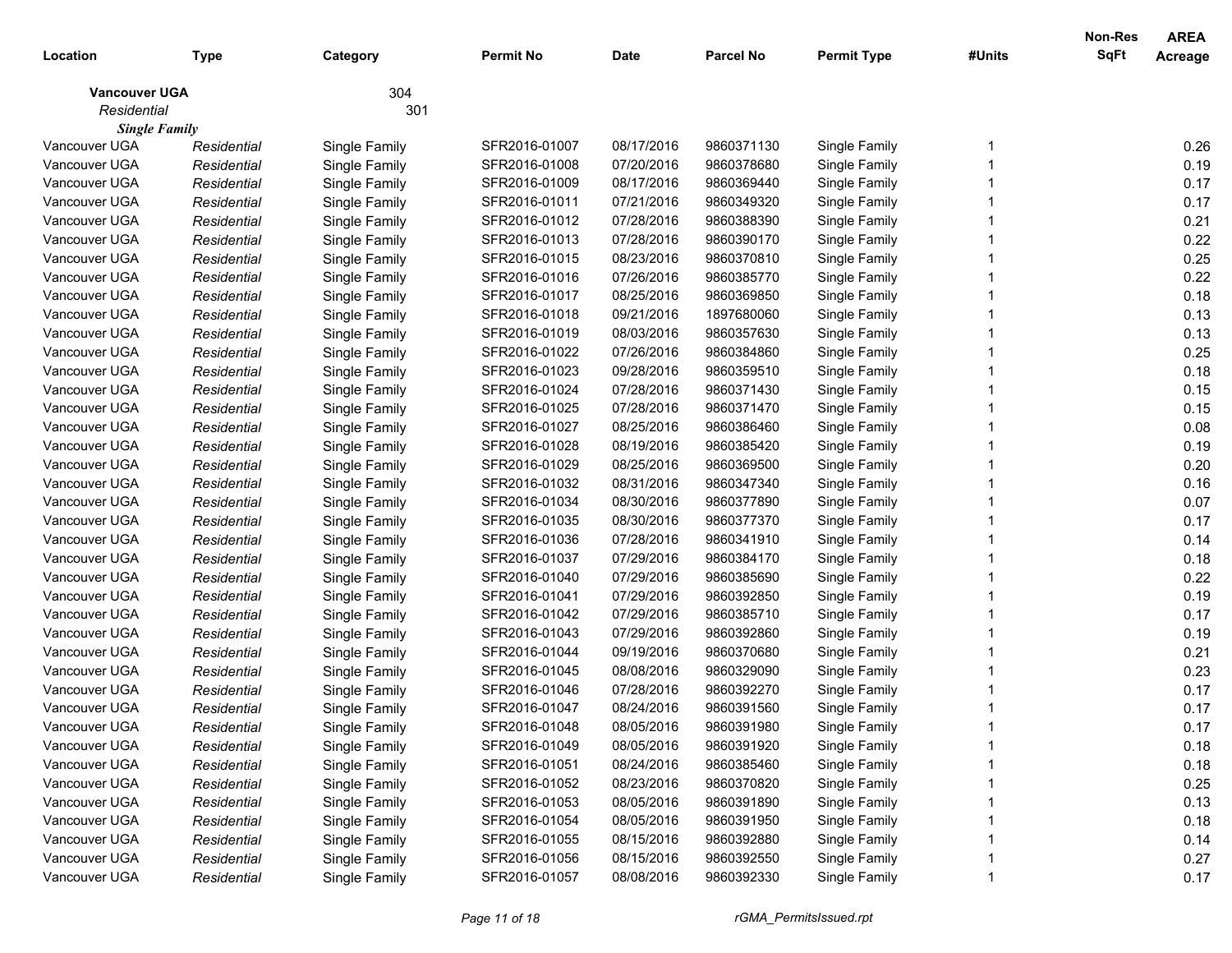| Location             | <b>Type</b> | Category      | <b>Permit No</b> | <b>Date</b> | <b>Parcel No</b> | <b>Permit Type</b> | #Units | <b>Non-Res</b><br>SqFt | <b>AREA</b><br>Acreage |
|----------------------|-------------|---------------|------------------|-------------|------------------|--------------------|--------|------------------------|------------------------|
| <b>Vancouver UGA</b> |             | 304           |                  |             |                  |                    |        |                        |                        |
| Residential          |             | 301           |                  |             |                  |                    |        |                        |                        |
| <b>Single Family</b> |             |               |                  |             |                  |                    |        |                        |                        |
| Vancouver UGA        | Residential | Single Family | SFR2016-01058    | 08/31/2016  | 9860371030       | Single Family      |        |                        | 0.19                   |
| Vancouver UGA        | Residential | Single Family | SFR2016-01059    | 08/04/2016  | 9860347260       | Single Family      |        |                        | 0.17                   |
| Vancouver UGA        | Residential | Single Family | SFR2016-01060    | 08/15/2016  | 9860359400       | Single Family      |        |                        | 0.19                   |
| Vancouver UGA        | Residential | Single Family | SFR2016-01062    | 08/15/2016  | 9860354440       | Single Family      |        |                        | 0.24                   |
| Vancouver UGA        | Residential | Single Family | SFR2016-01063    | 08/22/2016  | 9860392590       | Single Family      |        |                        | 0.16                   |
| Vancouver UGA        | Residential | Single Family | SFR2016-01064    | 08/22/2016  | 9860392490       | Single Family      |        |                        | 0.15                   |
| Vancouver UGA        | Residential | Single Family | SFR2016-01066    | 08/15/2016  | 9860391910       | Single Family      |        |                        | 0.13                   |
| Vancouver UGA        | Residential | Single Family | SFR2016-01067    | 08/15/2016  | 9860391970       | Single Family      |        |                        | 0.12                   |
| Vancouver UGA        | Residential | Single Family | SFR2016-01069    | 08/08/2016  | 9860392450       | Single Family      |        |                        | 0.17                   |
| Vancouver UGA        | Residential | Single Family | SFR2016-01070    | 08/23/2016  | 9860354420       | Single Family      |        |                        | 0.24                   |
| Vancouver UGA        | Residential | Single Family | SFR2016-01072    | 09/29/2016  | 1890170000       | Single Family      |        |                        | 0.27                   |
| Vancouver UGA        | Residential | Single Family | SFR2016-01075    | 08/25/2016  | 9860370450       | Single Family      |        |                        | 0.12                   |
| Vancouver UGA        | Residential | Single Family | SFR2016-01078    | 08/15/2016  | 9860391900       | Single Family      |        |                        | 0.13                   |
| Vancouver UGA        | Residential | Single Family | SFR2016-01079    | 08/15/2016  | 9860391960       | Single Family      |        |                        | 0.13                   |
| Vancouver UGA        | Residential | Single Family | SFR2016-01086    | 08/26/2016  | 9860390200       | Single Family      |        |                        | 0.12                   |
| Vancouver UGA        | Residential | Single Family | SFR2016-01087    | 08/26/2016  | 9860390180       | Single Family      |        |                        | 0.15                   |
| Vancouver UGA        | Residential | Single Family | SFR2016-01088    | 08/09/2016  | 9860378740       | Single Family      |        |                        | 0.20                   |
| Vancouver UGA        | Residential | Single Family | SFR2016-01093    | 08/15/2016  | 9860391880       | Single Family      |        |                        | 0.13                   |
| Vancouver UGA        | Residential | Single Family | SFR2016-01095    | 09/29/2016  | 9860390110       | Single Family      |        |                        | 0.27                   |
| Vancouver UGA        | Residential | Single Family | SFR2016-01096    | 08/16/2016  | 9860385650       | Single Family      |        |                        | 0.17                   |
| Vancouver UGA        | Residential | Single Family | SFR2016-01097    | 08/25/2016  | 9860370440       | Single Family      |        |                        | 0.12                   |
| Vancouver UGA        | Residential | Single Family | SFR2016-01101    | 09/08/2016  | 9860358230       | Single Family      |        |                        | 0.17                   |
| Vancouver UGA        | Residential | Single Family | SFR2016-01102    | 08/11/2016  | 9860378350       | Single Family      |        |                        | 0.24                   |
| Vancouver UGA        | Residential | Single Family | SFR2016-01104    | 08/11/2016  | 9860378720       | Single Family      |        |                        | 0.17                   |
| Vancouver UGA        | Residential | Single Family | SFR2016-01105    | 08/17/2016  | 9860384280       | Single Family      |        |                        | 0.19                   |
| Vancouver UGA        | Residential | Single Family | SFR2016-01108    | 09/14/2016  | 9860358190       | Single Family      |        |                        | 0.12                   |
| Vancouver UGA        | Residential | Single Family | SFR2016-01110    | 09/16/2016  | 9860389590       | Single Family      |        |                        | 0.12                   |
| Vancouver UGA        | Residential | Single Family | SFR2016-01111    | 09/16/2016  | 9860389640       | Single Family      |        |                        | 0.12                   |
| Vancouver UGA        | Residential | Single Family | SFR2016-01113    | 09/26/2016  | 9860376990       | Single Family      |        |                        | 0.14                   |
| Vancouver UGA        | Residential | Single Family | SFR2016-01114    | 08/15/2016  | 9860393430       | Single Family      |        |                        | 0.07                   |
| Vancouver UGA        | Residential | Single Family | SFR2016-01115    | 08/15/2016  | 9860393450       | Single Family      |        |                        | 0.07                   |
| Vancouver UGA        | Residential | Single Family | SFR2016-01116    | 09/02/2016  | 9860393460       | Single Family      |        |                        | 0.07                   |
| Vancouver UGA        | Residential | Single Family | SFR2016-01117    | 09/26/2016  | 9860376950       | Single Family      |        |                        | 0.14                   |
| Vancouver UGA        | Residential | Single Family | SFR2016-01118    | 09/06/2016  | 9860393440       | Single Family      |        |                        | 0.09                   |
| Vancouver UGA        | Residential | Single Family | SFR2016-01119    | 08/18/2016  | 9860357860       | Single Family      |        |                        | 0.20                   |
| Vancouver UGA        | Residential | Single Family | SFR2016-01127    | 08/23/2016  | 9860393470       | Single Family      |        |                        | 0.08                   |
| Vancouver UGA        | Residential | Single Family | SFR2016-01128    | 09/06/2016  | 9860393480       | Single Family      |        |                        | 0.07                   |
| Vancouver UGA        | Residential | Single Family | SFR2016-01129    | 08/18/2016  | 1181410460       | Single Family      |        |                        | 0.08                   |
| Vancouver UGA        | Residential | Single Family | SFR2016-01130    | 08/22/2016  | 9860378730       | Single Family      |        |                        | 0.21                   |
| Vancouver UGA        | Residential | Single Family | SFR2016-01131    | 08/25/2016  | 9860394980       | Single Family      |        |                        | 0.17                   |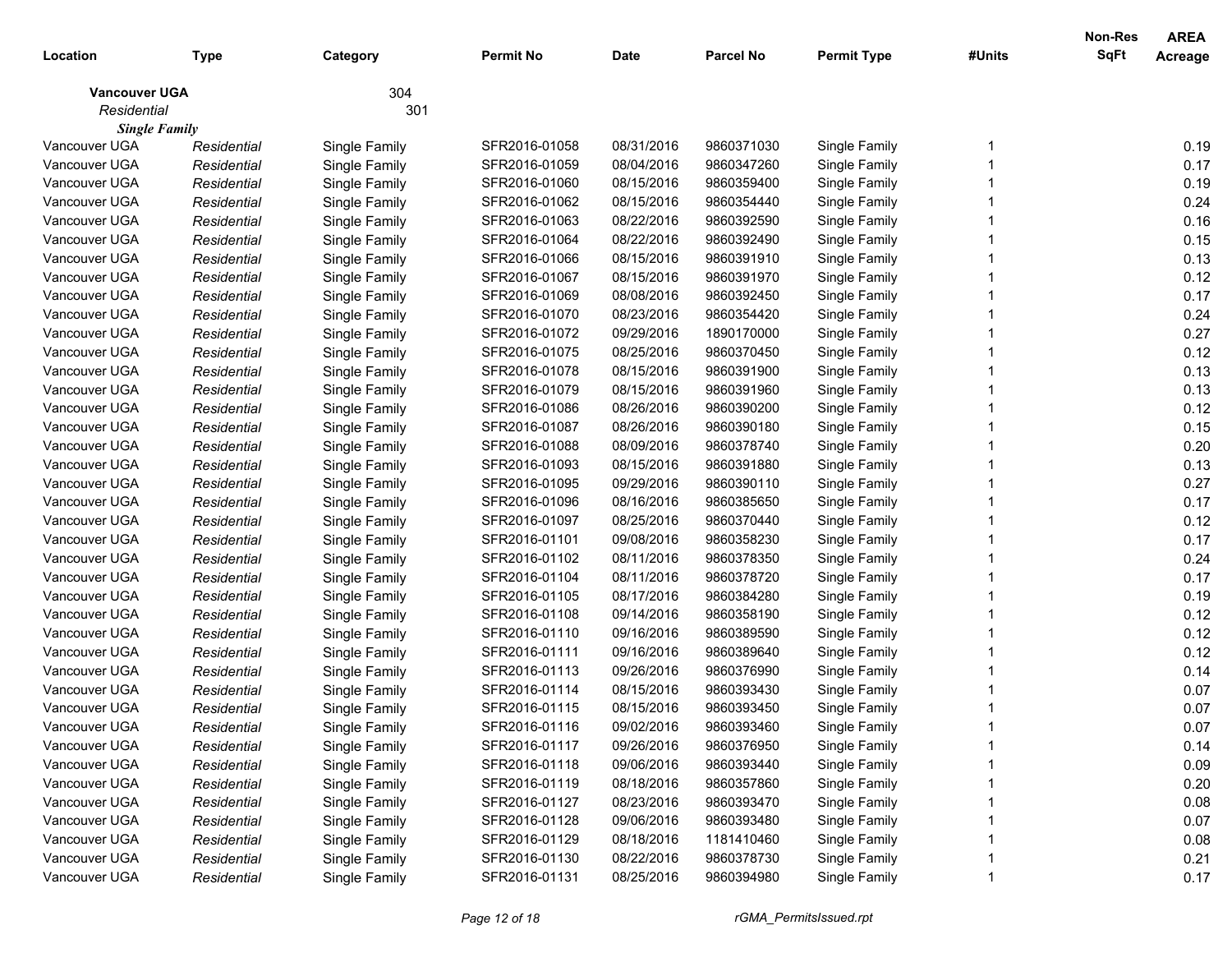|                      |             |               |                  |            |                  |                    |        | <b>Non-Res</b> | <b>AREA</b> |
|----------------------|-------------|---------------|------------------|------------|------------------|--------------------|--------|----------------|-------------|
| Location             | Type        | Category      | <b>Permit No</b> | Date       | <b>Parcel No</b> | <b>Permit Type</b> | #Units | <b>SqFt</b>    | Acreage     |
| <b>Vancouver UGA</b> |             | 304           |                  |            |                  |                    |        |                |             |
| Residential          |             | 301           |                  |            |                  |                    |        |                |             |
| <b>Single Family</b> |             |               |                  |            |                  |                    |        |                |             |
| Vancouver UGA        | Residential | Single Family | SFR2016-01132    | 08/25/2016 | 9860394970       | Single Family      |        |                | 0.17        |
| Vancouver UGA        | Residential | Single Family | SFR2016-01133    | 08/24/2016 | 9860394590       | Single Family      |        |                | 0.15        |
| Vancouver UGA        | Residential | Single Family | SFR2016-01134    | 09/20/2016 | 9860389620       | Single Family      |        |                | 0.12        |
| Vancouver UGA        | Residential | Single Family | SFR2016-01135    | 08/24/2016 | 9860394600       | Single Family      |        |                | 0.15        |
| Vancouver UGA        | Residential | Single Family | SFR2016-01136    | 08/22/2016 | 9860378410       | Single Family      |        |                | 0.15        |
| Vancouver UGA        | Residential | Single Family | SFR2016-01138    | 08/25/2016 | 1549020000       | Single Family      |        |                | 0.10        |
| Vancouver UGA        | Residential | Single Family | SFR2016-01139    | 08/25/2016 | 9860395000       | Single Family      |        |                | 0.17        |
| Vancouver UGA        | Residential | Single Family | SFR2016-01140    | 08/24/2016 | 9860394580       | Single Family      |        |                | 0.16        |
| Vancouver UGA        | Residential | Single Family | SFR2016-01141    | 09/08/2016 | 9860365870       | Single Family      |        |                | 0.07        |
| Vancouver UGA        | Residential | Single Family | SFR2016-01142    | 09/12/2016 | 9860394240       | Single Family      |        |                | 0.15        |
| Vancouver UGA        | Residential | Single Family | SFR2016-01143    | 09/15/2016 | 9860392060       | Single Family      |        |                | 0.17        |
| Vancouver UGA        | Residential | Single Family | SFR2016-01144    | 09/12/2016 | 9860378770       | Single Family      |        |                | 0.27        |
| Vancouver UGA        | Residential | Single Family | SFR2016-01145    | 08/22/2016 | 9860378270       | Single Family      |        |                | 0.22        |
| Vancouver UGA        | Residential | Single Family | SFR2016-01146    | 08/29/2016 | 9860395010       | Single Family      |        |                | 0.19        |
| Vancouver UGA        | Residential | Single Family | SFR2016-01147    | 09/01/2016 | 9860395020       | Single Family      |        |                | 0.19        |
| Vancouver UGA        | Residential | Single Family | SFR2016-01148    | 08/22/2016 | 9860394620       | Single Family      |        |                | 0.15        |
| Vancouver UGA        | Residential | Single Family | SFR2016-01150    | 08/22/2016 | 9860394630       | Single Family      |        |                | 0.15        |
| Vancouver UGA        | Residential | Single Family | SFR2016-01151    | 09/15/2016 | 9860394250       | Single Family      |        |                | 0.15        |
| Vancouver UGA        | Residential | Single Family | SFR2016-01152    | 08/24/2016 | 9860394640       | Single Family      |        |                | 0.15        |
| Vancouver UGA        | Residential | Single Family | SFR2016-01153    | 08/23/2016 | 9860395030       | Single Family      |        |                | 0.19        |
| Vancouver UGA        | Residential | Single Family | SFR2016-01154    | 09/21/2016 | 1041800000       | Single Family      |        |                | 19.55       |
| Vancouver UGA        | Residential | Single Family | SFR2016-01155    | 09/02/2016 | 9860394660       | Single Family      |        |                | 0.15        |
| Vancouver UGA        | Residential | Single Family | SFR2016-01156    | 09/02/2016 | 9860394540       | Single Family      |        |                | 0.15        |
| Vancouver UGA        | Residential | Single Family | SFR2016-01161    | 09/07/2016 | 9860391550       | Single Family      |        |                | 0.18        |
| Vancouver UGA        | Residential | Single Family | SFR2016-01162    | 08/25/2016 | 9860378760       | Single Family      |        |                | 0.15        |
| Vancouver UGA        | Residential | Single Family | SFR2016-01163    | 09/07/2016 | 9860391570       | Single Family      |        |                | 0.18        |
| Vancouver UGA        | Residential | Single Family | SFR2016-01165    | 09/09/2016 | 9860384880       | Single Family      |        |                | 0.28        |
| Vancouver UGA        | Residential | Single Family | SFR2016-01167    | 08/26/2016 | 9860394570       | Single Family      |        |                | 0.16        |
| Vancouver UGA        | Residential | Single Family | SFR2016-01168    | 08/26/2016 | 9860394610       | Single Family      |        |                | 0.15        |
| Vancouver UGA        | Residential | Single Family | SFR2016-01169    | 09/02/2016 | 9860393500       | Single Family      |        |                | 0.07        |
| Vancouver UGA        | Residential | Single Family | SFR2016-01171    | 08/26/2016 | 9860378590       | Single Family      |        |                | 0.15        |
| Vancouver UGA        | Residential | Single Family | SFR2016-01172    | 09/02/2016 | 9860393490       | Single Family      |        |                | 0.07        |
| Vancouver UGA        | Residential | Single Family | SFR2016-01180    | 09/01/2016 | 9860340590       | Single Family      |        |                | 0.17        |
| Vancouver UGA        | Residential | Single Family | SFR2016-01181    | 08/31/2016 | 9860378260       | Single Family      |        |                | 0.29        |
| Vancouver UGA        | Residential | Single Family | SFR2016-01182    | 09/01/2016 | 9860378340       | Single Family      |        |                | 0.24        |
| Vancouver UGA        | Residential | Single Family | SFR2016-01184    | 09/02/2016 | 9860393510       | Single Family      |        |                | 0.07        |
| Vancouver UGA        | Residential | Single Family | SFR2016-01185    | 09/02/2016 | 9860393520       | Single Family      |        |                | 0.06        |
| Vancouver UGA        | Residential | Single Family | SFR2016-01188    | 09/09/2016 | 9860392560       | Single Family      |        |                | 0.18        |
| Vancouver UGA        | Residential | Single Family | SFR2016-01189    | 09/02/2016 | 9860394260       | Single Family      |        |                | 0.16        |
| Vancouver UGA        | Residential | Single Family | SFR2016-01190    | 09/06/2016 | 9860393540       | Single Family      |        |                | 0.06        |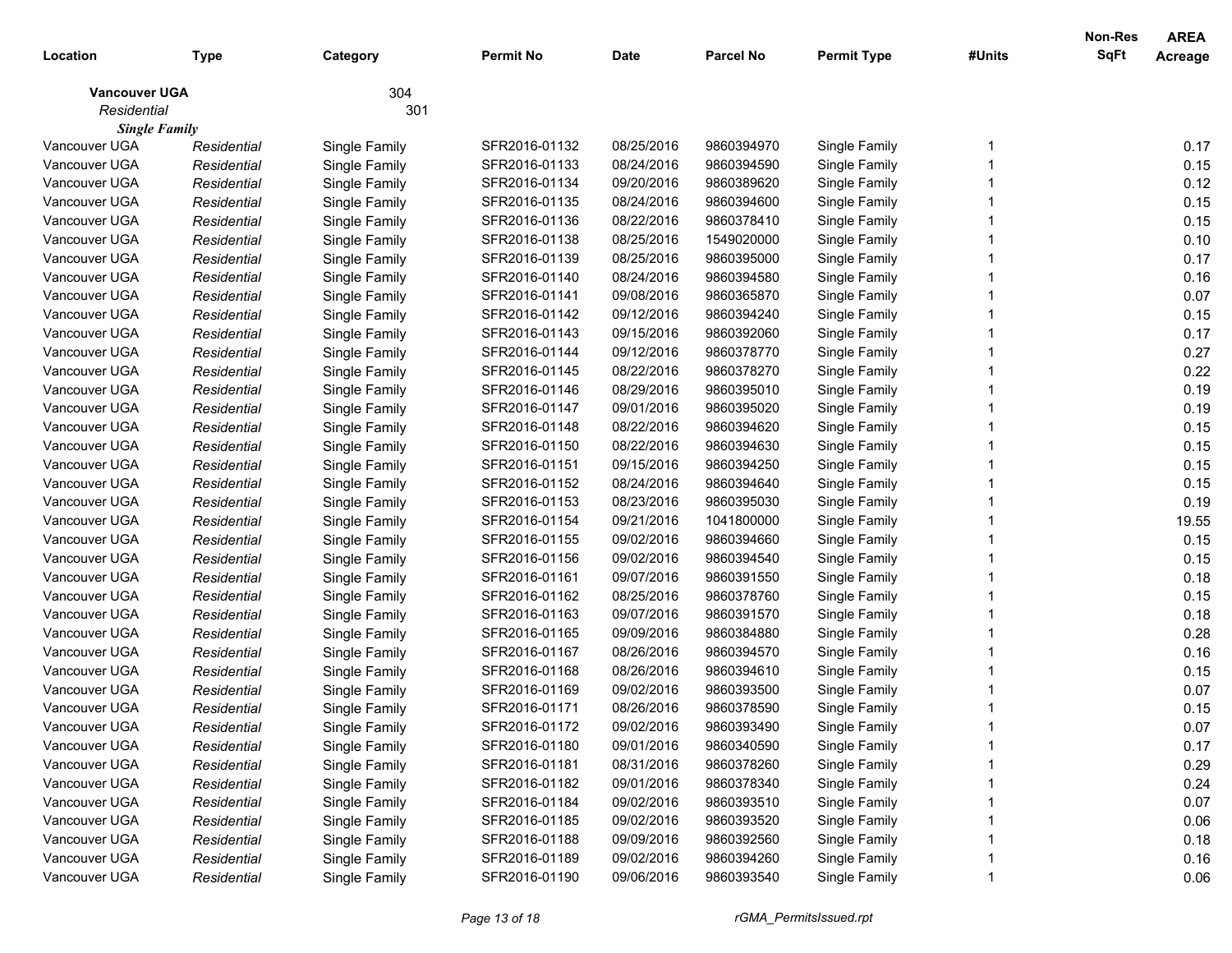| Location                            | <b>Type</b> | Category      | <b>Permit No</b> | <b>Date</b> | <b>Parcel No</b> | <b>Permit Type</b>      | #Units | Non-Res<br><b>SqFt</b>     | <b>AREA</b><br>Acreage |
|-------------------------------------|-------------|---------------|------------------|-------------|------------------|-------------------------|--------|----------------------------|------------------------|
|                                     |             |               |                  |             |                  |                         |        |                            |                        |
| <b>Vancouver UGA</b><br>Residential |             | 304<br>301    |                  |             |                  |                         |        |                            |                        |
| <b>Single Family</b>                |             |               |                  |             |                  |                         |        |                            |                        |
| Vancouver UGA                       | Residential | Single Family | SFR2016-01191    | 09/06/2016  | 9860393530       | Single Family           |        |                            | 0.06                   |
| Vancouver UGA                       | Residential | Single Family | SFR2016-01194    | 09/06/2016  | 9860394270       | Single Family           |        |                            | 0.15                   |
| Vancouver UGA                       | Residential | Single Family | SFR2016-01195    | 09/08/2016  | 9860394280       | Single Family           |        |                            | 0.15                   |
| Vancouver UGA                       | Residential | Single Family | SFR2016-01199    | 09/27/2016  | 9860310840       | Single Family           |        |                            | 0.19                   |
| Vancouver UGA                       | Residential | Single Family | SFR2016-01200    | 09/27/2016  | 9860385560       | Single Family           |        |                            | 0.19                   |
| Vancouver UGA                       | Residential | Single Family | SFR2016-01201    | 09/08/2016  | 9860394560       | Single Family           |        |                            | 0.15                   |
| Vancouver UGA                       | Residential | Single Family | SFR2016-01202    | 09/28/2016  | 9860394550       | Single Family           |        |                            | 0.15                   |
| Vancouver UGA                       | Residential | Single Family | SFR2016-01203    | 09/19/2016  | 9860385450       | Single Family           |        |                            | 0.19                   |
| Vancouver UGA                       | Residential | Single Family | SFR2016-01206    | 09/09/2016  | 9860394690       | Single Family           |        |                            | 0.15                   |
| Vancouver UGA                       | Residential | Single Family | SFR2016-01207    | 09/16/2016  | 9860394290       | Single Family           |        |                            | 0.15                   |
| Vancouver UGA                       | Residential | Single Family | SFR2016-01210    | 09/15/2016  | 9860349530       | Single Family           |        |                            | 0.13                   |
| Vancouver UGA                       | Residential | Single Family | SFR2016-01211    | 09/15/2016  | 9860349520       | Single Family           |        |                            | 0.13                   |
| Vancouver UGA                       | Residential | Single Family | SFR2016-01212    | 09/15/2016  | 1195750470       | Single Family           |        |                            | 0.13                   |
| Vancouver UGA                       | Residential | Single Family | SFR2016-01213    | 09/16/2016  | 9860394670       | Single Family           |        |                            | 0.15                   |
| Vancouver UGA                       | Residential | Single Family | SFR2016-01214    | 09/21/2016  | 9860347550       | Single Family           |        |                            | 0.16                   |
| Vancouver UGA                       | Residential | Single Family | SFR2016-01215    | 09/28/2016  | 9860394680       | Single Family           |        |                            | 0.15                   |
| Vancouver UGA                       | Residential | Single Family | SFR2016-01221    | 09/21/2016  | 1897680100       | Single Family           |        |                            | 0.13                   |
| Vancouver UGA                       | Residential | Single Family | SFR2016-01222    | 09/12/2016  | 9860378750       | Single Family           |        |                            | 0.15                   |
| Vancouver UGA                       | Residential | Single Family | SFR2016-01223    | 09/12/2016  | 9860378600       | Single Family           |        |                            | 0.15                   |
| Vancouver UGA                       | Residential | Single Family | SFR2016-01224    | 09/19/2016  | 0982610000       | Single Family           |        |                            | 1.25                   |
| Vancouver UGA                       | Residential | Single Family | SFR2016-01227    | 09/28/2016  | 9860394730       | Single Family           |        |                            | 0.15                   |
| Vancouver UGA                       | Residential | Single Family | SFR2016-01228    | 09/28/2016  | 9860394710       | Single Family           |        |                            | 0.23                   |
| Vancouver UGA                       | Residential | Single Family | SFR2016-01229    | 09/28/2016  | 9860394720       | Single Family           |        |                            | 0.23                   |
| Vancouver UGA                       | Residential | Single Family | SFR2016-01240    | 09/22/2016  | 1054692900       | Single Family           |        |                            | 0.08                   |
| Vancouver UGA                       | Residential | Single Family | SFR2016-01242    | 09/27/2016  | 9860391930       | Single Family           |        |                            | 0.17                   |
|                                     |             |               |                  |             |                  |                         | 274    | <b>Total Single Family</b> |                        |
|                                     |             |               |                  |             |                  | Vancouver UGA Sub Total | 337    | 13,570                     |                        |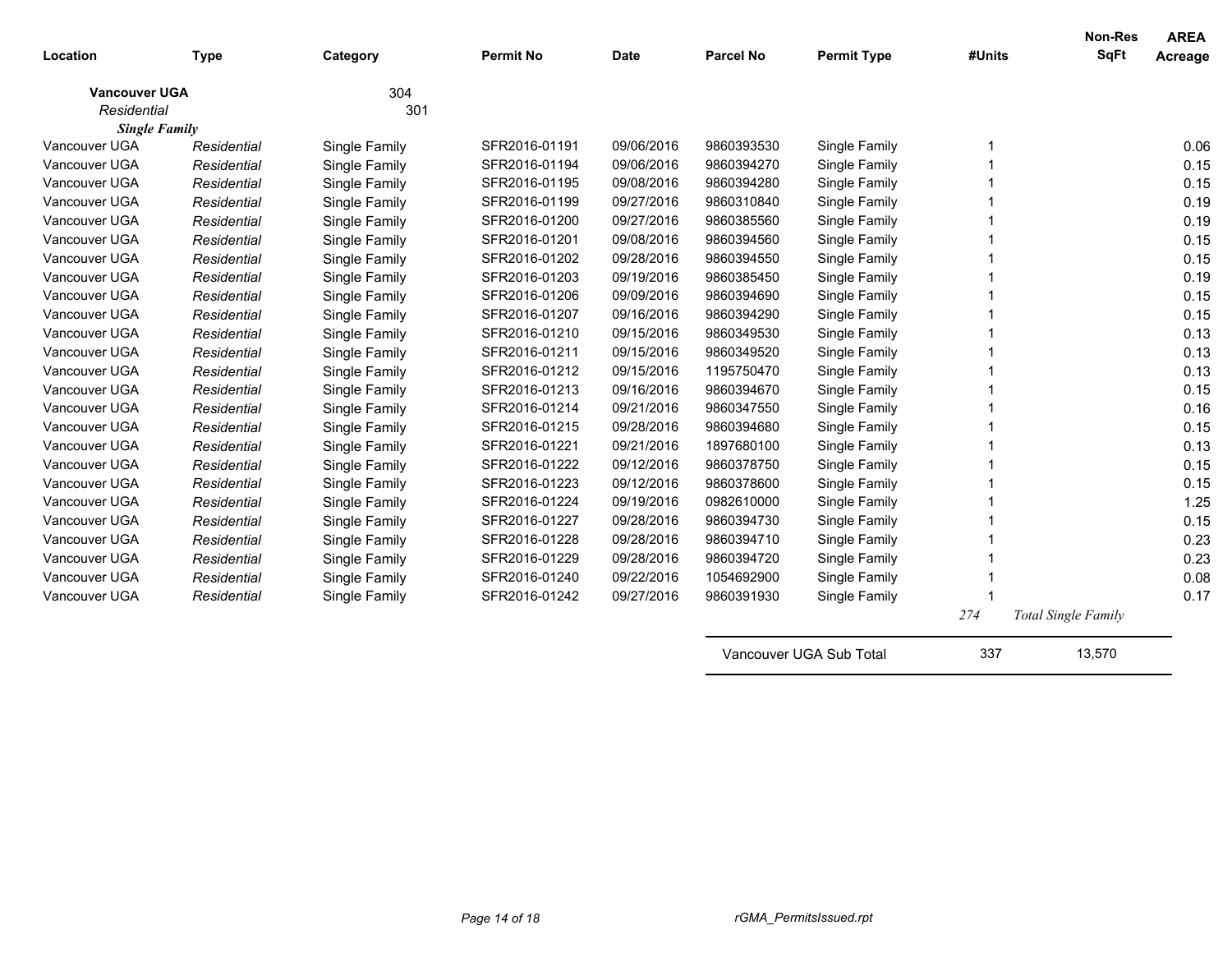| Location                            | <b>Type</b>     | Category                | <b>Permit No</b> | <b>Date</b> | Parcel No  | <b>Permit Type</b>      | #Units | <b>Non-Res</b><br><b>SqFt</b> | <b>AREA</b><br>Acreage |
|-------------------------------------|-----------------|-------------------------|------------------|-------------|------------|-------------------------|--------|-------------------------------|------------------------|
| Washougal<br>Non-Residential        |                 | 19                      |                  |             |            |                         |        |                               |                        |
| Washougal                           | Non-Residential | <b>Other Commercial</b> | 16040069         | 07/19/2016  | 1341660000 | <b>Other Commercial</b> |        | 6,782                         | 19.97                  |
|                                     |                 |                         |                  |             |            |                         |        | 6782.00                       |                        |
| Residential<br><b>Single Family</b> |                 | 18                      |                  |             |            |                         |        |                               |                        |
| Washougal                           | Residential     | Single Family           | 15050151         | 07/26/2016  | 1283581820 | Single Family           | 1      |                               | 0.12                   |
| Washougal                           | Residential     | Single Family           | 15090034         | 08/22/2016  | 1305610220 | Single Family           |        |                               | 0.11                   |
| Washougal                           | Residential     | Single Family           | 16030080         | 07/20/2016  | 9860305530 | Single Family           |        |                               | 0.28                   |
| Washougal                           | Residential     | Single Family           | 16030105         | 09/08/2016  | 9860305570 | Single Family           |        |                               | 0.22                   |
| Washougal                           | Residential     | Single Family           | 16050061         | 07/20/2016  | 1341650030 | Single Family           |        |                               | 0.15                   |
| Washougal                           | Residential     | Single Family           | 16050088         | 07/20/2016  | 1323490520 | Single Family           |        |                               | 0.16                   |
| Washougal                           | Residential     | Single Family           | 16050131         | 07/25/2016  | 1323490260 | Single Family           |        |                               | 0.07                   |
| Washougal                           | Residential     | Single Family           | 16050132         | 07/25/2016  | 1323490280 | Single Family           |        |                               | 0.06                   |
| Washougal                           | Residential     | Single Family           | 16050133         | 07/25/2016  | 1323490300 | Single Family           |        |                               | 0.08                   |
| Washougal                           | Residential     | Single Family           | 16060068         | 08/24/2016  | 1300560240 | Single Family           |        |                               | 0.16                   |
| Washougal                           | Residential     | Single Family           | 16060070         | 08/11/2016  | 1323490760 | Single Family           |        |                               | 0.15                   |
| Washougal                           | Residential     | Single Family           | 16060072         | 08/10/2016  | 1323490620 | Single Family           |        |                               | 0.17                   |
| Washougal                           | Residential     | Single Family           | 16060075         | 08/10/2016  | 1323490580 | Single Family           |        |                               | 0.16                   |
| Washougal                           | Residential     | Single Family           | 16070016         | 08/18/2016  | 1283581600 | Single Family           |        |                               | 0.12                   |
| Washougal                           | Residential     | Single Family           | 16070075         | 08/18/2016  | 1230110280 | Single Family           |        |                               | 0.27                   |
| Washougal                           | Residential     | Single Family           | 16070105         | 09/07/2016  | 1283581620 | Single Family           |        |                               | 0.10                   |
| Washougal                           | Residential     | Single Family           | 16080003         | 09/20/2016  | 0961589880 | Single Family           |        |                               | 0.23                   |
| Washougal                           | Residential     | Single Family           | 16080033         | 09/22/2016  | 1341650010 | Single Family           |        |                               | 0.12                   |
|                                     |                 |                         |                  |             |            |                         | 18     | <b>Total Single Family</b>    |                        |

| Washougal Sub Total | 6.782 |  |
|---------------------|-------|--|
|                     |       |  |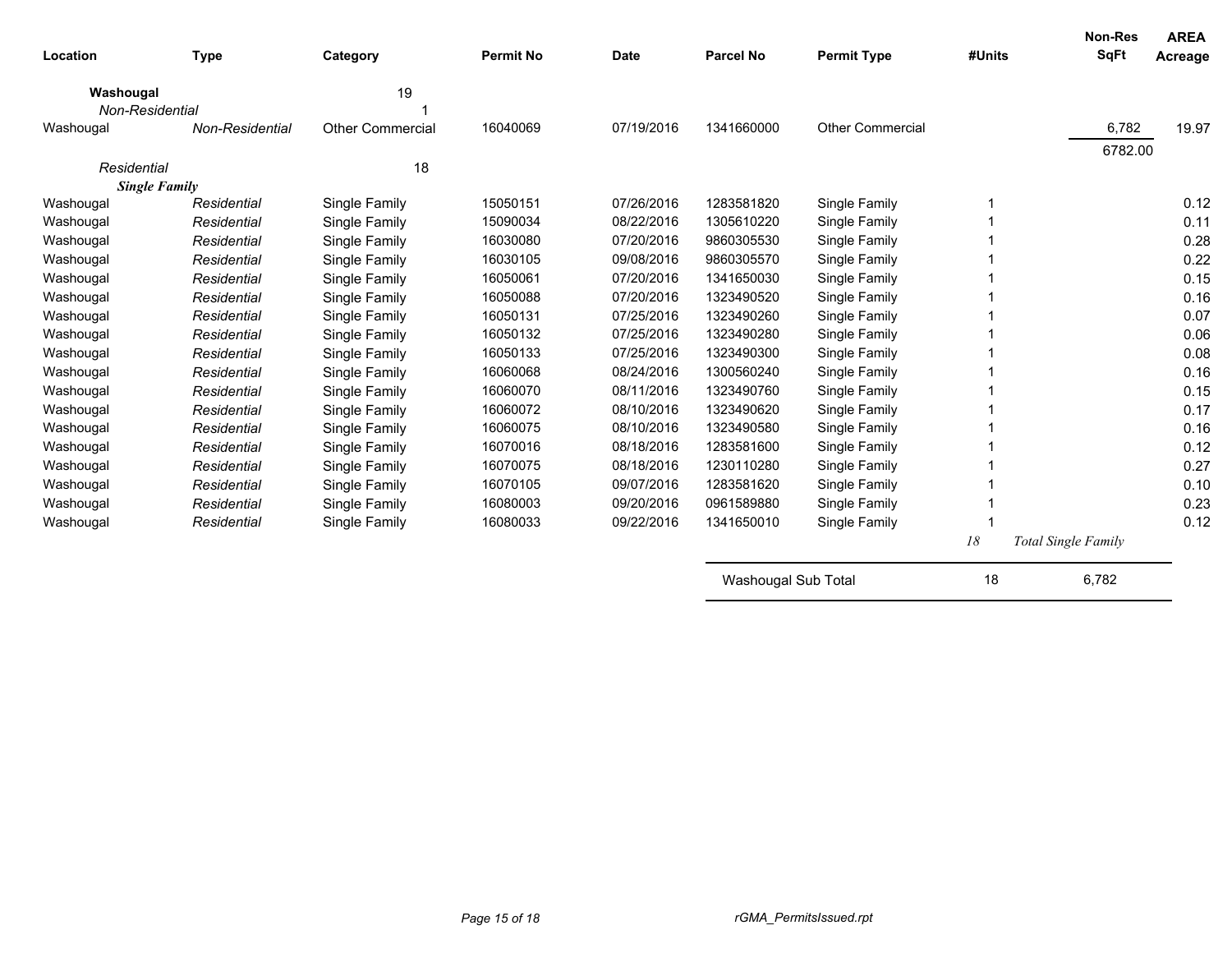|                             |                        |               |                  |             |                  |                    |        | Non-Res<br><b>AREA</b> |       |
|-----------------------------|------------------------|---------------|------------------|-------------|------------------|--------------------|--------|------------------------|-------|
| Location                    | Type                   | Category      | <b>Permit No</b> | <b>Date</b> | <b>Parcel No</b> | <b>Permit Type</b> | #Units | SqFt<br>Acreage        |       |
| <b>Clark County (Rural)</b> |                        | 82            |                  |             |                  |                    |        |                        |       |
| Non-Residential             |                        |               |                  |             |                  |                    |        |                        |       |
| Clark County (Rural)        | <b>Non-Residential</b> | Institutional | COM2016-00138    | 07/01/2016  | 1341470000       | Institutional      |        | 123,836                | 24.23 |
|                             |                        |               |                  |             |                  |                    |        | 123836.00              |       |
| Residential                 |                        | 81            |                  |             |                  |                    |        |                        |       |
| <b>Single Family</b>        |                        |               |                  |             |                  |                    |        |                        |       |
| Clark County (Rural)        | Residential            | Single Family | 16-498           | 09/30/2016  | 2290050000       | Single Family      | 1      |                        | 7.82  |
| Clark County (Rural)        | Residential            | Single Family | SFR2015-00770    | 07/12/2016  | 2509990000       | Single Family      |        |                        | 11.12 |
| Clark County (Rural)        | Residential            | Single Family | SFR2016-00024    | 08/25/2016  | 1805900000       | Single Family      |        |                        | 0.98  |
| Clark County (Rural)        | Residential            | Single Family | SFR2016-00103    | 07/14/2016  | 2654930000       | Single Family      |        |                        | 10.00 |
| Clark County (Rural)        | Residential            | Single Family | SFR2016-00111    | 07/22/2016  | 1303390010       | Single Family      |        |                        | 6.39  |
| Clark County (Rural)        | Residential            | Single Family | SFR2016-00222    | 08/19/2016  | 1955060000       | Single Family      |        |                        | 2.44  |
| Clark County (Rural)        | Residential            | Single Family | SFR2016-00274    | 07/20/2016  | 9860340190       | Single Family      |        |                        | 2.19  |
| Clark County (Rural)        | Residential            | Single Family | SFR2016-00281    | 08/10/2016  | 2314010000       | Single Family      |        |                        | 5.00  |
| Clark County (Rural)        | Residential            | Single Family | SFR2016-00367    | 07/13/2016  | 1428800050       | Single Family      |        |                        | 7.99  |
| Clark County (Rural)        | Residential            | Single Family | SFR2016-00368    | 07/07/2016  | 2292330000       | Single Family      |        |                        | 2.42  |
| Clark County (Rural)        | Residential            | Single Family | SFR2016-00375    | 07/20/2016  | 2339500000       | Single Family      |        |                        | 1.43  |
| Clark County (Rural)        | Residential            | Single Family | SFR2016-00378    | 08/31/2016  | 2112880060       | Single Family      |        |                        | 9.87  |
| Clark County (Rural)        | Residential            | Single Family | SFR2016-00398    | 07/05/2016  | 2643930000       | Single Family      |        |                        | 5.10  |
| Clark County (Rural)        | Residential            | Single Family | SFR2016-00468    | 07/05/2016  | 9860373370       | Single Family      |        |                        | 30.89 |
| Clark County (Rural)        | Residential            | Single Family | SFR2016-00476    | 07/18/2016  | 9860332680       | Single Family      |        |                        | 2.04  |
| Clark County (Rural)        | Residential            | Single Family | SFR2016-00489    | 07/27/2016  | 2531310000       | Single Family      |        |                        | 1.70  |
| Clark County (Rural)        | Residential            | Single Family | SFR2016-00500    | 08/31/2016  | 2481730000       | Single Family      |        |                        | 6.00  |
| Clark County (Rural)        | Residential            | Single Family | SFR2016-00511    | 07/14/2016  | 2558420000       | Single Family      |        |                        | 3.63  |
| Clark County (Rural)        | Residential            | Single Family | SFR2016-00512    | 07/15/2016  | 1800620000       | Single Family      |        |                        | 15.41 |
| Clark County (Rural)        | Residential            | Single Family | SFR2016-00519    | 07/27/2016  | 2611090000       | Single Family      |        |                        | 20.00 |
| Clark County (Rural)        | Residential            | Single Family | SFR2016-00521    | 07/28/2016  | 1746090000       | Single Family      |        |                        | 5.00  |
| Clark County (Rural)        | Residential            | Single Family | SFR2016-00525    | 07/11/2016  | 2009590100       | Single Family      |        |                        | 1.68  |
| Clark County (Rural)        | Residential            | Single Family | SFR2016-00530    | 08/01/2016  | 9860373490       | Single Family      |        |                        | 9.66  |
| Clark County (Rural)        | Residential            | Single Family | SFR2016-00534    | 09/20/2016  | 2739470000       | Single Family      |        |                        | 5.00  |
| Clark County (Rural)        | Residential            | Single Family | SFR2016-00557    | 07/15/2016  | 2133570000       | Single Family      |        |                        | 5.00  |
| Clark County (Rural)        | Residential            | Single Family | SFR2016-00560    | 07/14/2016  | 2482710000       | Single Family      |        |                        | 5.60  |
| Clark County (Rural)        | Residential            | Single Family | SFR2016-00568    | 07/25/2016  | 2119330000       | Single Family      |        |                        | 5.90  |
| Clark County (Rural)        | Residential            | Single Family | SFR2016-00572    | 07/25/2016  | 2476390000       | Single Family      |        |                        | 20.00 |
| Clark County (Rural)        | Residential            | Single Family | SFR2016-00604    | 08/04/2016  | 2747960000       | Single Family      |        |                        | 7.00  |
| Clark County (Rural)        | Residential            | Single Family | SFR2016-00612    | 08/24/2016  | 2025530000       | Single Family      |        |                        | 2.86  |
| Clark County (Rural)        | Residential            | Single Family | SFR2016-00613    | 09/07/2016  | 1408660100       | Single Family      |        |                        | 5.00  |
| Clark County (Rural)        | Residential            | Single Family | SFR2016-00632    | 08/05/2016  | 9860370130       | Single Family      |        |                        | 10.00 |
| Clark County (Rural)        | Residential            | Single Family | SFR2016-00639    | 08/24/2016  | 2356520000       | Single Family      |        |                        | 5.00  |
| Clark County (Rural)        | Residential            | Single Family | SFR2016-00645    | 09/30/2016  | 2130970000       | Single Family      |        |                        | 5.00  |
| Clark County (Rural)        | Residential            | Single Family | SFR2016-00647    | 09/09/2016  | 2743850030       | Single Family      |        |                        | 2.90  |
| Clark County (Rural)        | Residential            | Single Family | SFR2016-00648    | 07/25/2016  | 2743850020       | Single Family      |        |                        | 3.11  |
| Clark County (Rural)        | Residential            | Single Family | SFR2016-00650    | 09/21/2016  | 2756960000       | Single Family      |        |                        | 5.08  |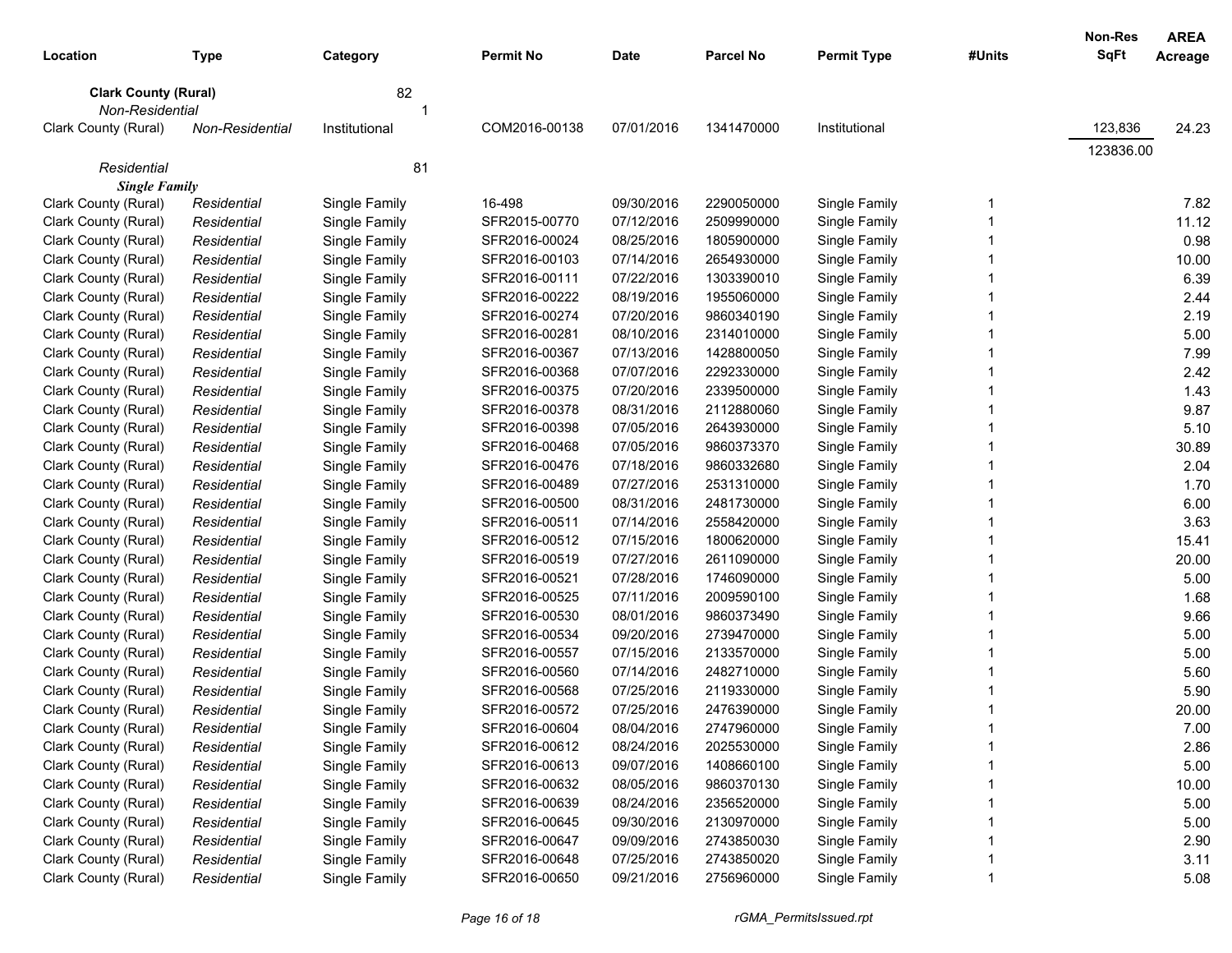| Location                    | <b>Type</b> | Category      | <b>Permit No</b> | <b>Date</b> | <b>Parcel No</b> | <b>Permit Type</b> | #Units | <b>Non-Res</b><br><b>SqFt</b> | <b>AREA</b><br>Acreage |
|-----------------------------|-------------|---------------|------------------|-------------|------------------|--------------------|--------|-------------------------------|------------------------|
| <b>Clark County (Rural)</b> |             | 82            |                  |             |                  |                    |        |                               |                        |
| Residential                 |             | 81            |                  |             |                  |                    |        |                               |                        |
| <b>Single Family</b>        |             |               |                  |             |                  |                    |        |                               |                        |
| Clark County (Rural)        | Residential | Single Family | SFR2016-00685    | 08/26/2016  | 2621620000       | Single Family      |        |                               | 8.83                   |
| Clark County (Rural)        | Residential | Single Family | SFR2016-00697    | 08/22/2016  | 2339780000       | Single Family      |        |                               | 4.99                   |
| Clark County (Rural)        | Residential | Single Family | SFR2016-00700    | 08/09/2016  | 2230150000       | Single Family      |        |                               | 5.00                   |
| Clark County (Rural)        | Residential | Single Family | SFR2016-00705    | 08/01/2016  | 9860370120       | Single Family      |        |                               | 10.00                  |
| Clark County (Rural)        | Residential | Single Family | SFR2016-00721    | 08/19/2016  | 1964910050       | Single Family      |        |                               | 1.00                   |
| Clark County (Rural)        | Residential | Single Family | SFR2016-00723    | 07/18/2016  | 9860268470       | Single Family      |        |                               | 1.01                   |
| Clark County (Rural)        | Residential | Single Family | SFR2016-00728    | 08/08/2016  | 1173400000       | Single Family      |        |                               | 5.00                   |
| Clark County (Rural)        | Residential | Single Family | SFR2016-00729    | 09/08/2016  | 9860373360       | Single Family      |        |                               | 3.14                   |
| Clark County (Rural)        | Residential | Single Family | SFR2016-00733    | 08/19/2016  | 2659000000       | Single Family      |        |                               | 19.41                  |
| Clark County (Rural)        | Residential | Single Family | SFR2016-00735    | 08/01/2016  | 9860373520       | Single Family      |        |                               | 4.50                   |
| Clark County (Rural)        | Residential | Single Family | SFR2016-00747    | 09/26/2016  | 9860294480       | Single Family      |        |                               | 5.04                   |
| Clark County (Rural)        | Residential | Single Family | SFR2016-00751    | 08/22/2016  | 2009590110       | Single Family      |        |                               | 1.68                   |
| Clark County (Rural)        | Residential | Single Family | SFR2016-00761    | 09/02/2016  | 2249500050       | Single Family      |        |                               | 9.23                   |
| Clark County (Rural)        | Residential | Single Family | SFR2016-00763    | 08/22/2016  | 9860379850       | Single Family      |        |                               | 2.07                   |
| Clark County (Rural)        | Residential | Single Family | SFR2016-00765    | 08/31/2016  | 2162470100       | Single Family      |        |                               | 2.06                   |
| Clark County (Rural)        | Residential | Single Family | SFR2016-00767    | 09/02/2016  | 2560970000       | Single Family      |        |                               | 5.00                   |
| Clark County (Rural)        | Residential | Single Family | SFR2016-00773    | 08/23/2016  | 9860263220       | Single Family      |        |                               | 4.67                   |
| Clark County (Rural)        | Residential | Single Family | SFR2016-00775    | 08/09/2016  | 2073160050       | Single Family      |        |                               | 4.99                   |
| Clark County (Rural)        | Residential | Single Family | SFR2016-00782    | 09/01/2016  | 9860359700       | Single Family      |        |                               | 2.39                   |
| Clark County (Rural)        | Residential | Single Family | SFR2016-00801    | 07/06/2016  | 1608550220       | Single Family      |        |                               | 0.06                   |
| Clark County (Rural)        | Residential | Single Family | SFR2016-00809    | 08/11/2016  | 1302700120       | Single Family      |        |                               | 5.02                   |
| Clark County (Rural)        | Residential | Single Family | SFR2016-00813    | 09/09/2016  | 2071710000       | Single Family      |        |                               | 25.34                  |
| Clark County (Rural)        | Residential | Single Family | SFR2016-00815    | 09/30/2016  | 2227640100       | Single Family      |        |                               | 4.89                   |
| Clark County (Rural)        | Residential | Single Family | SFR2016-00840    | 09/30/2016  | 2667610100       | Single Family      |        |                               | 3.51                   |
| Clark County (Rural)        | Residential | Single Family | SFR2016-00858    | 08/16/2016  | 2756970250       | Single Family      |        |                               | 2.03                   |
| Clark County (Rural)        | Residential | Single Family | SFR2016-00860    | 09/16/2016  | 2248210000       | Single Family      |        |                               | 5.00                   |
| Clark County (Rural)        | Residential | Single Family | SFR2016-00880    | 09/21/2016  | 2720240000       | Single Family      |        |                               | 30.50                  |
| Clark County (Rural)        | Residential | Single Family | SFR2016-00884    | 08/30/2016  | 2064370000       | Single Family      |        |                               | 40.00                  |
| Clark County (Rural)        | Residential | Single Family | SFR2016-00885    | 09/12/2016  | 2265260050       | Single Family      |        |                               | 2.50                   |
| Clark County (Rural)        | Residential | Single Family | SFR2016-00889    | 09/15/2016  | 1396220000       | Single Family      |        |                               | 5.00                   |
| Clark County (Rural)        | Residential | Single Family | SFR2016-00895    | 09/06/2016  | 2339510000       | Single Family      |        |                               | 4.14                   |
| Clark County (Rural)        | Residential | Single Family | SFR2016-00898    | 09/07/2016  | 2216800000       | Single Family      |        |                               | 10.80                  |
| Clark County (Rural)        | Residential | Single Family | SFR2016-00910    | 09/12/2016  | 2162470080       | Single Family      |        |                               | 2.30                   |
| Clark County (Rural)        | Residential | Single Family | SFR2016-00914    | 07/05/2016  | 9860258310       | Single Family      |        |                               | 1.00                   |
| Clark County (Rural)        | Residential | Single Family | SFR2016-00938    | 09/15/2016  | 2278470000       | Single Family      |        |                               | 10.08                  |
| Clark County (Rural)        | Residential | Single Family | SFR2016-00942    | 09/28/2016  | 2578090000       | Single Family      |        |                               | 5.00                   |
| Clark County (Rural)        | Residential | Single Family | SFR2016-00945    | 07/13/2016  | 1419720000       | Single Family      |        |                               | 2.03                   |
| Clark County (Rural)        | Residential | Single Family | SFR2016-00948    | 09/15/2016  | 2665490000       | Single Family      |        |                               | 1.95                   |
| Clark County (Rural)        | Residential | Single Family | SFR2016-00949    | 09/15/2016  | 9860385270       | Single Family      |        |                               | 8.03                   |
| Clark County (Rural)        | Residential | Single Family | SFR2016-00956    | 09/12/2016  | 2356850000       | Single Family      |        |                               | 20.01                  |